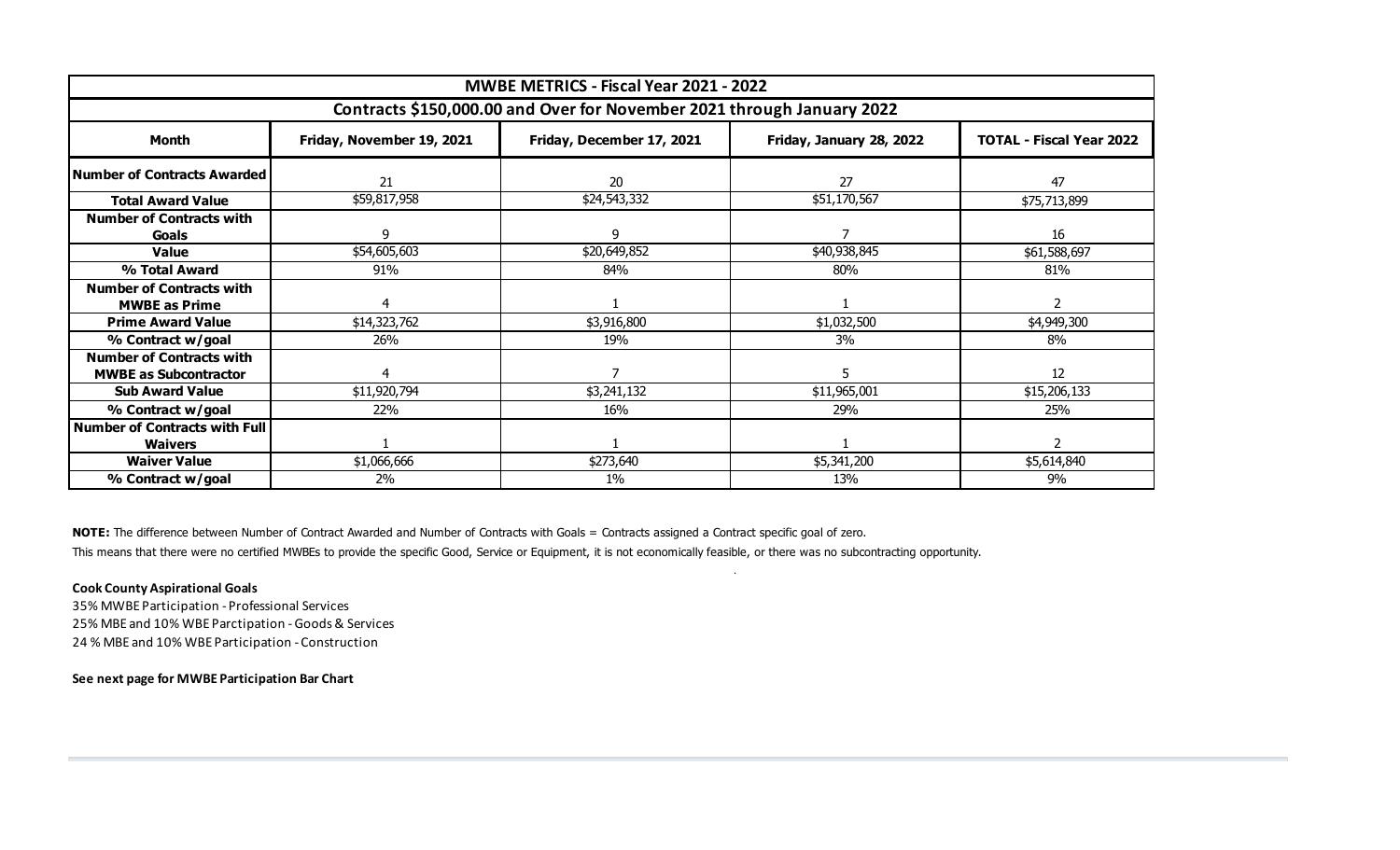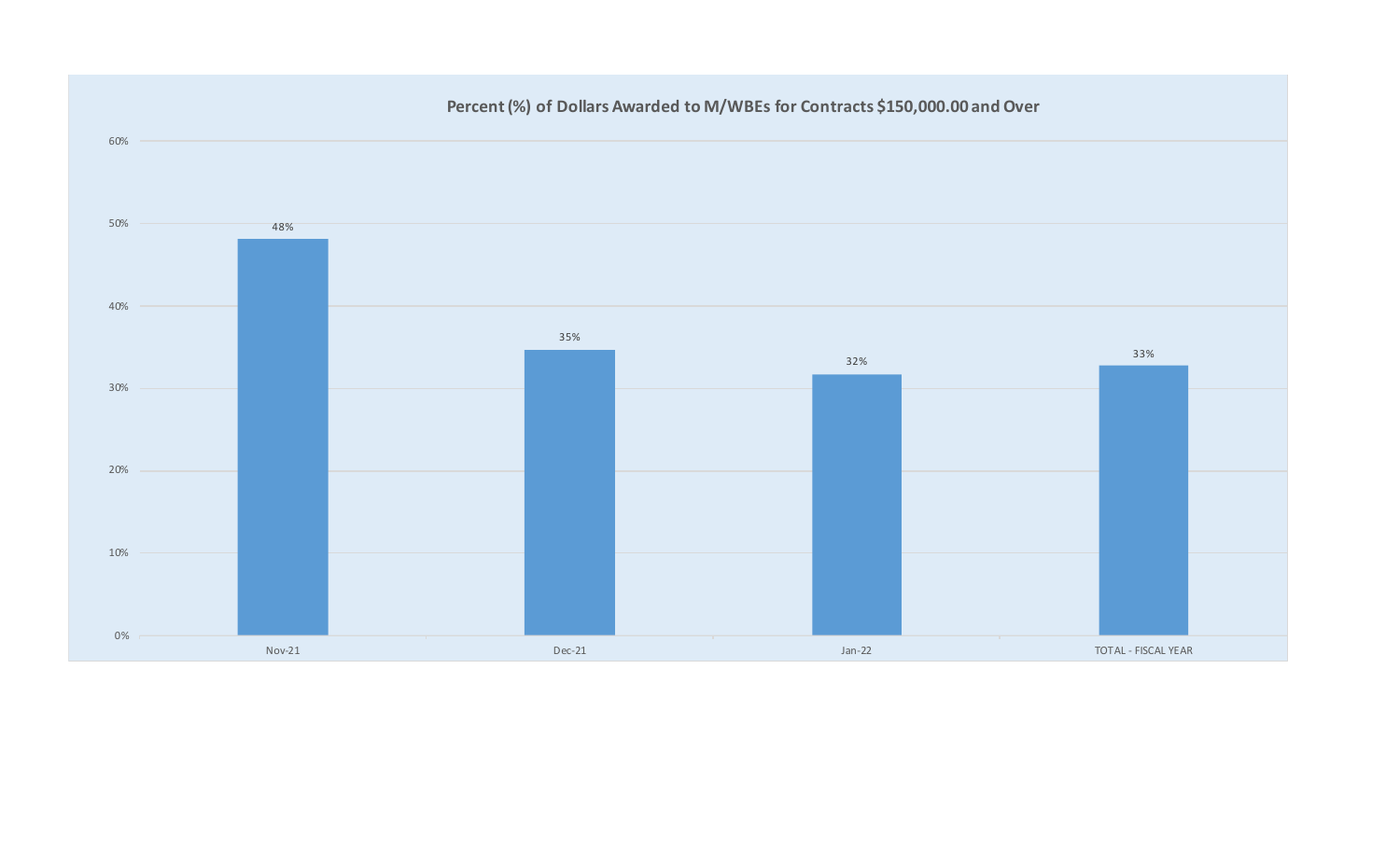| Contract<br>No. | <b>Agenda Item</b><br>No. | <b>User Department</b>      | Vendor                    | Commodity                                                                                                                                           | <b>Contract Type</b> | <b>Contract Goal %</b>    | <b>Fiscal Impact</b> | MBE%<br><b>Committed</b> | WBE%<br>Commited | <b>Details of Participation</b>                                                                                                                                                                                                                                                                                                                                                                                                                                                                                                                                                                                                                                                                                                                                                                                                                                                                                                                                                                                                                                                                                                                                                                                                                                                                                                                                                                                                                                                                                                                                                                                                                                                                                                                                                                                                                                                                                                                                                                                                                                                                                                                                                                                                                                                                                                                                                                                                                                                                                                                                                                                                                       |
|-----------------|---------------------------|-----------------------------|---------------------------|-----------------------------------------------------------------------------------------------------------------------------------------------------|----------------------|---------------------------|----------------------|--------------------------|------------------|-------------------------------------------------------------------------------------------------------------------------------------------------------------------------------------------------------------------------------------------------------------------------------------------------------------------------------------------------------------------------------------------------------------------------------------------------------------------------------------------------------------------------------------------------------------------------------------------------------------------------------------------------------------------------------------------------------------------------------------------------------------------------------------------------------------------------------------------------------------------------------------------------------------------------------------------------------------------------------------------------------------------------------------------------------------------------------------------------------------------------------------------------------------------------------------------------------------------------------------------------------------------------------------------------------------------------------------------------------------------------------------------------------------------------------------------------------------------------------------------------------------------------------------------------------------------------------------------------------------------------------------------------------------------------------------------------------------------------------------------------------------------------------------------------------------------------------------------------------------------------------------------------------------------------------------------------------------------------------------------------------------------------------------------------------------------------------------------------------------------------------------------------------------------------------------------------------------------------------------------------------------------------------------------------------------------------------------------------------------------------------------------------------------------------------------------------------------------------------------------------------------------------------------------------------------------------------------------------------------------------------------------------------|
| H20-25-100      | 1                         | Cardiology                  | Abbott Laboratories, Inc. | Product - Disposable and<br>Implantable Catheters,<br>Guidewires and Devices for<br>the Catheterization (Cath)<br>and Electrophysiology (EP)<br>Lab | GPO                  | 0%                        | \$930,000.00         | 0%                       | 0%               | This is amendment no. 1. The total contract value is \$7,620,000.00.<br>The contract-specific goal set on this contract was zero based on information such<br>as the scope of work, the estimated project cost, the current availability of<br>certified M/WBEs in the marketplace to provide the goods necessary to fulfill the<br>contract requirements and with the consultation of the User Agency.                                                                                                                                                                                                                                                                                                                                                                                                                                                                                                                                                                                                                                                                                                                                                                                                                                                                                                                                                                                                                                                                                                                                                                                                                                                                                                                                                                                                                                                                                                                                                                                                                                                                                                                                                                                                                                                                                                                                                                                                                                                                                                                                                                                                                                               |
| H15-25-144      | $\overline{4}$            | <b>Health Plan Services</b> | Evolent Health            | Service - Third Party<br>Administrative Services                                                                                                    | <b>RFP</b>           | 35% MWBE<br>Participation | \$70,985,330.00      | 2.80%                    | 1.12%            | This is amendment no. 10. The total contract amount is \$8,949,997,093.00 Administrative Services<br>\$368,927,940.00; Claims \$8,581,069,153.00<br>MBE/WBE Participation not required for claims costs.<br>Partial MBE/WBE waiver is granted due to the specifications and necessary requirements for<br>performing the contract make it impossible or economically infeasible to divide the contract to<br>enable the contractor to further utilize MBEs and/or WBEs in accordance with the applicable<br>participation.<br>The vendor has committed to utilizing:<br>Andrews Printing - MBE(6) - 0.01% Direct or \$20,000.00 for printing services. Logdson Stationers,<br>Inc. dba Logdson Office Supplies - MBE(6) - 0.13% Indirect or \$490,000.00 for mailing and printing<br>materials. Lopez Martin & Associates, Inc. dba Purple Group - MWBE(9) - 0.08% Direct or<br>\$297,278.86 and \$40,000.00 or 0.01% indirect participation for<br>Advertising/Marketing/Translations Services. MBOS, Inc. MBE(8) for \$192,000.00 or 0.05% direct<br>participation for provider services support for CountyCare network; also in a mentor protégé<br>program with Evolent Health. PCG International, Inc. dba PCG Consulting Group MBE(6) for<br>\$9,300,000.00 or 2.52% direct participation for member and provider call center services, Ralph G.<br>Moore & Associates, Inc. dba RGMA, Inc. MBE(6) for \$30,000.00 or 0.01% direct participation to<br>provide diversity inclusion consulting services to support MBE/WBE call center long-term strategy.<br>S & F Software Solutions, Inc. dba S & F Consultancy, Inc. (MWBE(8) for \$1,125,745.00 or 0.31%<br>direct participation to provide support staff. Computer Products & Supplies International, Inc.<br>WBE(7) for \$3,700.00 or 0.001% for direct participation for technology supplies. Gretchen G Grieser<br>Consulting LLC WBE(7) for \$468,000.00 or 0.13% indirect participation toprovide healthcare<br>consulting services. Sage Health Strategy WBE(7)- for \$ 2,560,110.45 or 0.69% direct participation<br>and \$250,000.00 or 0.07% indirect participation for provider and member<br>engagement/communications for County Care. And Evolent Health already utilized AltaStaff, LLC<br>WBE(7)for \$453,359.29 or 0.12% direct participation for staffing services.<br>This is a total of \$14,472,192.74 or 3.92% direct participation and \$758,000.00 or 0.21% indirect<br>participation for the cumulative administrative contract value. Note indirect participation does<br>not count towards meeting the MBE/WBE goals and is only considered a good faith effort. |
| H17-25-114      | 5                         | Nursing                     | <b>Cross Country</b>      | Service - Various Temporary<br>Staffing                                                                                                             | <b>RFP</b>           | 35% MWBE<br>Participation | \$12,562,000.00      | 35%                      | 0%               | This is amendment no. 12. The total contract value is \$29,604,334.11.<br>The vendor committed to utilizing:<br>Orbit Solutions, Inc. MWBE (8) for 35% direct participation to provide<br>temporary staffing.                                                                                                                                                                                                                                                                                                                                                                                                                                                                                                                                                                                                                                                                                                                                                                                                                                                                                                                                                                                                                                                                                                                                                                                                                                                                                                                                                                                                                                                                                                                                                                                                                                                                                                                                                                                                                                                                                                                                                                                                                                                                                                                                                                                                                                                                                                                                                                                                                                         |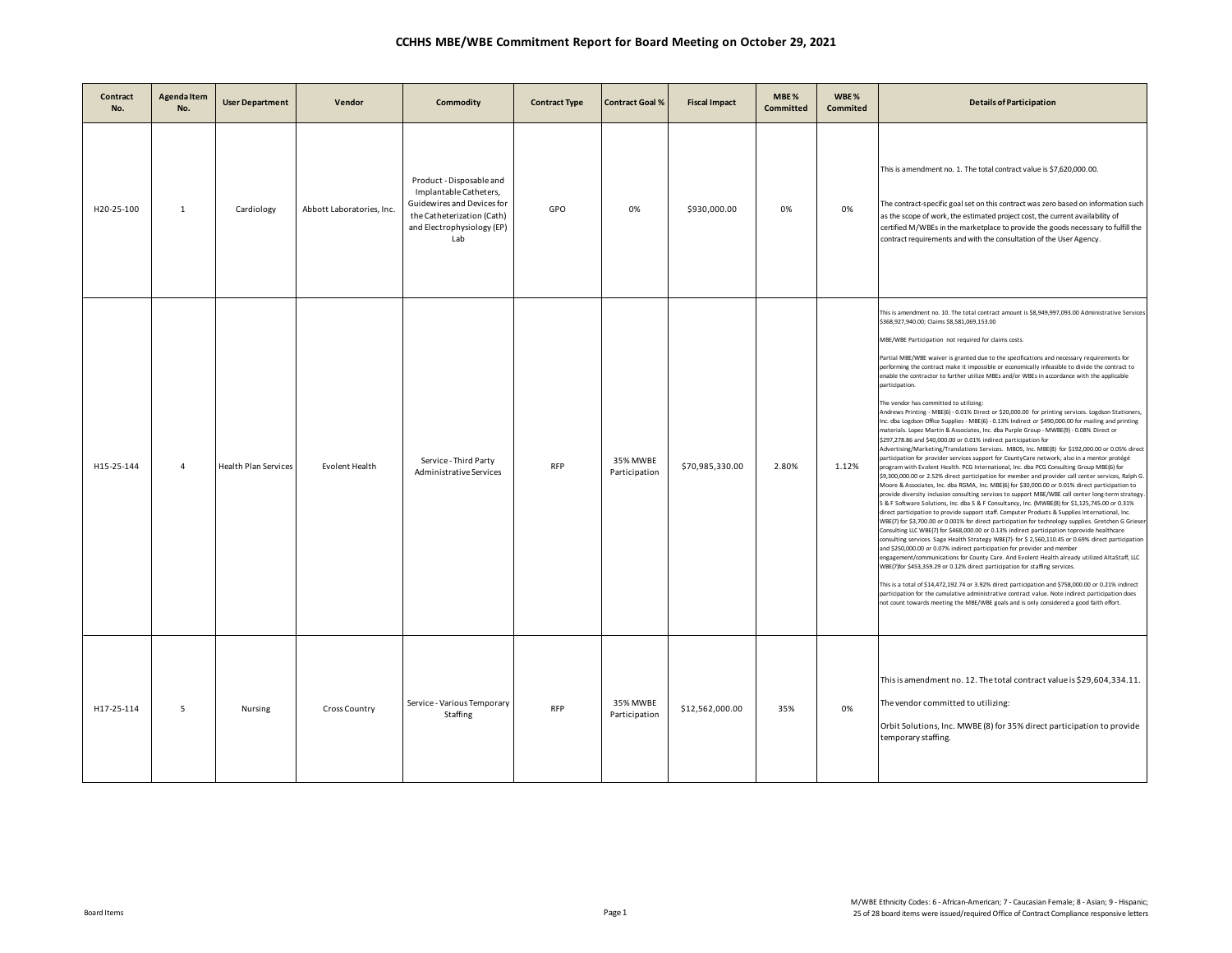| Contract<br>No. | <b>Agenda Item</b><br>No. | <b>User Department</b> | Vendor                                                        | <b>Commodity</b>                                                          | <b>Contract Type</b> | <b>Contract Goal %</b>                  | <b>Fiscal Impact</b> | MBE%<br><b>Committed</b> | WBE%<br>Commited | <b>Details of Participation</b>                                                                                                                                                                                                                                                                                                                                                                                                                                                                                                                                                                                                                                                           |
|-----------------|---------------------------|------------------------|---------------------------------------------------------------|---------------------------------------------------------------------------|----------------------|-----------------------------------------|----------------------|--------------------------|------------------|-------------------------------------------------------------------------------------------------------------------------------------------------------------------------------------------------------------------------------------------------------------------------------------------------------------------------------------------------------------------------------------------------------------------------------------------------------------------------------------------------------------------------------------------------------------------------------------------------------------------------------------------------------------------------------------------|
| H17-25-093      | 6                         | Cook County Health     | Professional Clinical<br>Laboratories, LLC dba PCL<br>Alverno | Service - Histology Services                                              | <b>RFP</b>           | 0%                                      | \$2,768,909.76       | 0%                       | 0%               | The contract-specific goal set on this contract was zero based on<br>information such as the scope of work, the estimated project cost, the<br>current availability of certified M/WBEs in the marketplace to provide<br>the goods necessary to fulfill the contract requirements and with the<br>consultation of the User Agency.                                                                                                                                                                                                                                                                                                                                                        |
| H18-25-146      | $\overline{7}$            | Pharmacy               | MedImpact                                                     | Service - Pharmacy Benefits<br>Management Administrative<br>Services      | <b>RFP</b>           | 0%                                      | \$2,641,095.00       | 0%                       | 0%               | There has been various amendments. The total contract value is<br>\$1,126,430,031.00 which includes administrative and claims costs.<br>The contract-specific goal set on this contract was zero based on<br>information such as the scope of work, the estimated project cost, the<br>current availability of certified M/WBEs in the marketplace to provide<br>the goods necessary to fulfill the contract requirements and with the<br>consultation of the User Agency.                                                                                                                                                                                                                |
| H18-25-079      | $\bf 8$                   | Cook County Health     | WEYI, Inc. dba Voyce                                          | Service - Video Remote<br>Interpretation and Voice<br>Only Interpretation | Value Analysis       | 35% MWBE<br>Participation               | \$1,500,000.00       | 0.04%                    | 0%               | This is amendment no. 1. The total contract value is \$3,750,000.00.<br>Partial MBE/WBE Waiver Granted: The specifications and necessary<br>requirements for performing the contract make it<br>economically infeasible to divide the contract to enable the contractor<br>to further utilize MBEs and/or WBEs in accordance with the applicable<br>participation.<br>The vendor committed to utilizing:<br>Metaphrasis Language and Cultural Solutions, LLC MWBE (9) for<br>\$1,580.86 or 0.04% direct participation to provide written translation<br>services.                                                                                                                         |
| H17-25-064      | 9                         | Laboratory             | Medspeed, LLC                                                 | Service - Courier Service for<br>the Delivery of Lab Samples              | <b>RFP</b>           | 25% MBE and<br>10% WBE<br>Participation | \$670,000.00         | 0%                       | 0%               | This is amendment no. 7. The total contract value is \$2,588,962.64.<br>Full MBE/WBE waiver is granted due to the specifications and necessary<br>requirements for performing the contract make it impossible or economically<br>infeasible to divide the contract to enable the contractor to further utilize MBEs<br>and/or WBEs in accordance with the applicable participation. Note indirect<br>participation is considered a good faith effort and does not count towards meeting<br>the County's aspirational MBE/WBE goal.<br>The vendor has committed to utilizing:<br>Ahmed Associates, Inc. MBE(8) for 7.95% or \$205,822.53 indirect participation for<br>janitorial service. |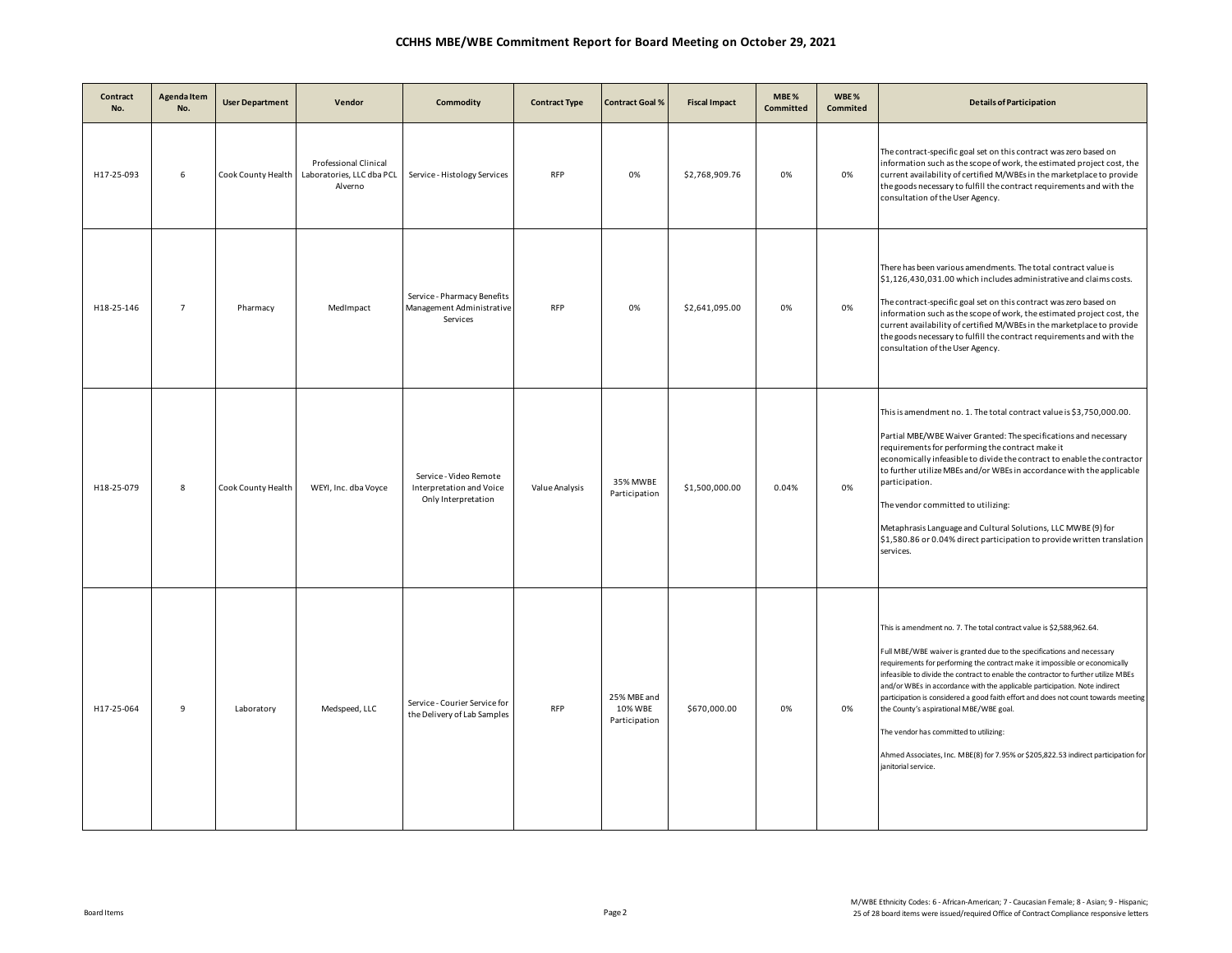| Contract<br>No. | Agenda Item<br>No. | <b>User Department</b>           | Vendor                                                | Commodity                                                                                                        | <b>Contract Type</b> | <b>Contract Goal %</b>                                              | <b>Fiscal Impact</b> | MBE%<br>Committed | WBE%<br>Commited | <b>Details of Participation</b>                                                                                                                                                                                                                                                                                                                                                                                                                                                                               |
|-----------------|--------------------|----------------------------------|-------------------------------------------------------|------------------------------------------------------------------------------------------------------------------|----------------------|---------------------------------------------------------------------|----------------------|-------------------|------------------|---------------------------------------------------------------------------------------------------------------------------------------------------------------------------------------------------------------------------------------------------------------------------------------------------------------------------------------------------------------------------------------------------------------------------------------------------------------------------------------------------------------|
| H18-25-033      | 10                 | Pathology                        | Abbott Laboratories, Inc.                             | Product-Reagents and<br>Cartridges for Chemistry and<br><b>Coagulation Testing</b><br>Performed at Point of Care | GPO                  | 0%                                                                  | \$200,000.00         | 0%                | 0%               | This is amendment no. 2. The total contract value is \$1,176,126.78.<br>The contract-specific goal set on this contract was zero based on<br>information such as the scope of work, the estimated project cost, the<br>current availability of certified M/WBEs in the marketplace to provide<br>the goods necessary to fulfill the contract requirements and with the<br>consultation of the User Agency.                                                                                                    |
| H21-25-185      | 11                 | Revenue Cycle                    | Guidehouse Managed<br>Services, LLC dba<br>Guidehouse | Service - Revenue Cycle<br>Services                                                                              | <b>RFP</b>           | 35% MWBE<br>Participation                                           | \$3,750,000.00       | 35%               | 0%               | The vendor committed to utilizing:<br>MBOS, Inc. MBE (8) for 35% direct participation to provide revenue<br>cycle services.                                                                                                                                                                                                                                                                                                                                                                                   |
| H21-76-165      | 12                 | Radiology and<br>Medical Imaging | GE Precision Healthcare,<br>LLC                       | Product - Turnkey Signa<br>Explorer MRI Hardware and<br>Software Upgrade                                         | GPO                  | 25% MBE and<br>10% WBE<br>Participation of<br>Installation<br>Costs | \$1,560,648.13       | 25%               | 10%              | MBE/WBE participation calculated against installation costs of<br>\$639,451.00.<br>The vendor committed to utilizing:<br>International Quality Contracting, Inc., MWBE (6) for 13% direct<br>participation for installation work.<br>National Heat & Power Corp., MBE(9) for 12% direct participation for<br>GE Explorer MRI upgrage installation work.<br>Wolf Electric, Inc., WBE (7) for 10% direct participation for electrical<br>work.<br>For a total of 35% direct participation of installation costs |
| H21-25-190      | 13                 | Corporate<br>Compliance          | Strategic Management<br>Services LLC                  | Service - Compliance<br><b>Consulting Services</b><br>(Corporate Compliance)                                     | <b>RFP</b>           | 35% MWBE<br>Participation                                           | \$1,000,000.00       | 0%                | 0%               | Full MBE/WBE waiver is granted due to the specifications and necessary<br>requirements for performing the contract make it impossible or economically<br>infeasible to divide the contract to enable the contractor to utilize MBEs and/or<br>WBEs in accordance with the applicable participation.                                                                                                                                                                                                           |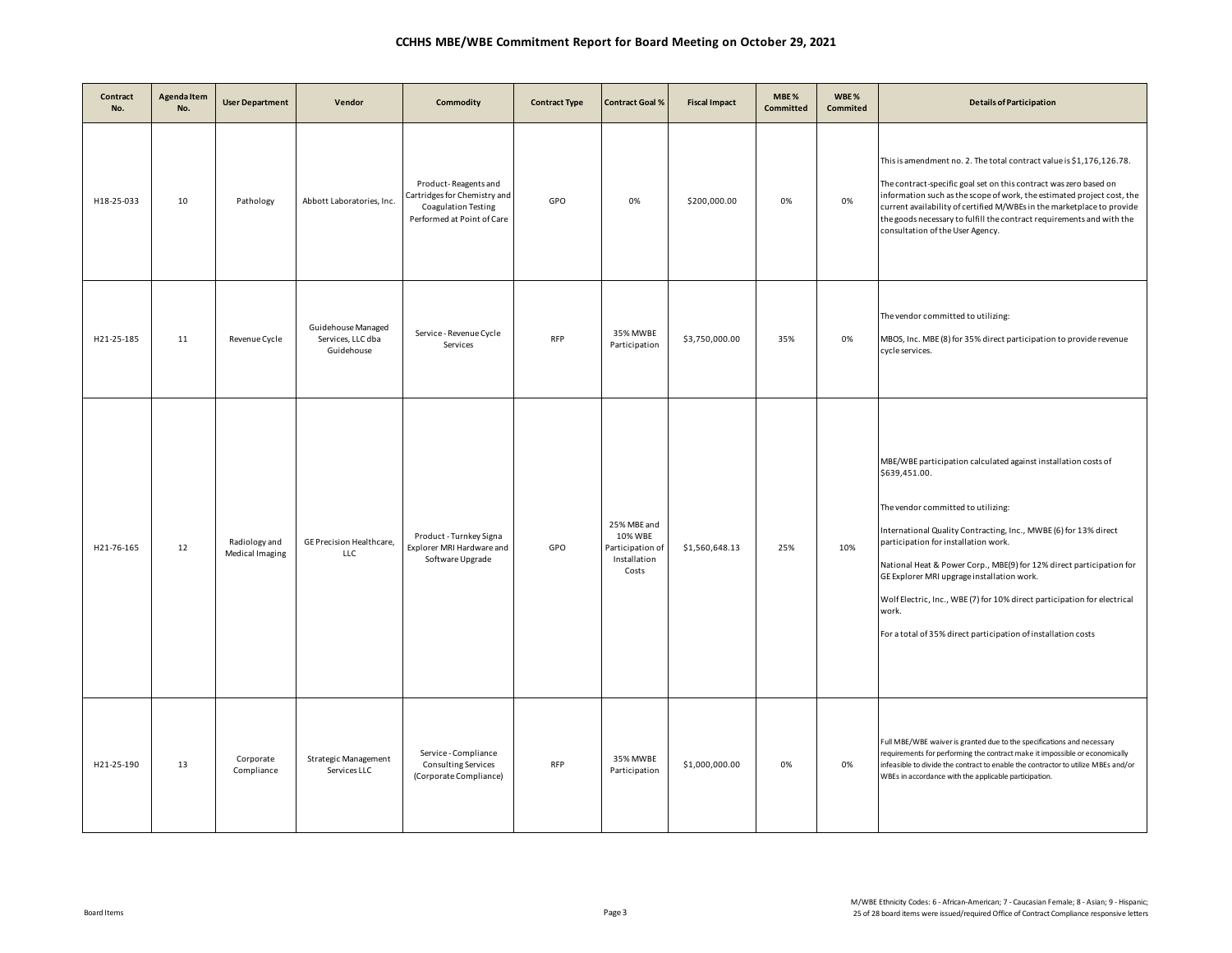| Contract<br>No. | <b>Agenda Item</b><br>No. | <b>User Department</b>                        | Vendor                                  | Commodity                                                               | <b>Contract Type</b>       | <b>Contract Goal %</b>    | <b>Fiscal Impact</b> | MBE%<br>Committed | WBE%<br>Commited | <b>Details of Participation</b>                                                                                                                                                                                                                                                                                                                                  |
|-----------------|---------------------------|-----------------------------------------------|-----------------------------------------|-------------------------------------------------------------------------|----------------------------|---------------------------|----------------------|-------------------|------------------|------------------------------------------------------------------------------------------------------------------------------------------------------------------------------------------------------------------------------------------------------------------------------------------------------------------------------------------------------------------|
| H21-25-168      | 14                        | Cardiology                                    | <b>Boston Scientific</b><br>Corporation | Product - Watchman Left<br>Atrial Appendage Closure<br>Device           | Value Analysis             | 0%                        | \$1,100,000.00       | 0%                | 0%               | The contract-specific goal set on this contract was zero based on<br>information such as the scope of work, the estimated project cost, the<br>current availability of certified M/WBEs in the marketplace to provide<br>the goods necessary to fulfill the contract requirements and with the<br>consultation of the User Agency.                               |
| H21-25-186      | 15                        | Revenue Cycle                                 | Salud Partners, LLC                     | Service - Revenue Cycle<br>Services - Zero Balance                      | <b>RFP</b>                 | 35% MWBE<br>Participation | \$997,500.00         | 35%               | 0%               | The vendor committed to utilizing:<br>MBOS, Inc. MBE (8) for 35% direct participation to provide zero balance<br>revenue cycle services.                                                                                                                                                                                                                         |
| H21-25-187      | 16                        | Revenue Cycle                                 | Meduit Group, LLC                       | Service - Revenue Cycle<br>Services - Early Out Self-Pay<br>Receivables | <b>RFP</b>                 | 35% MWBE<br>Participation | \$790,500.00         | 35%               | 0%               | The vendor committed to utilizing:<br>MBOS, Inc. MBE (8) for 35% direct participation to provide self pay<br>revenue cycle services.                                                                                                                                                                                                                             |
| H21-25-182      | 17                        | Cook County<br>Department of<br>Public Health | United Way of<br>Metropolitan Chicago   | Service - Develop and<br>Implement 211 System                           | Subgrantee<br>Grant Funded | 0%                        | \$500,160.00         | 0%                | 0%               | The contract-specific goal set on this contract was zero based on<br>information such as the scope of work, the estimated project cost, the<br>current availability of certified M/WBEs in the marketplace to provide<br>the goods necessary to fulfill the contract requirements and with the<br>consultation of the User Agency.                               |
| H21-76-199      | 18                        | Oral Health                                   | Henry Schein                            | Product - Dental Equipment                                              | Sole Source                | 0%                        | \$436,807.55         | 0%                | 0%               | On this Sole Source contract, the contract-specific goal set on this<br>contract was zero based on information such as the scope of work, the<br>estimated project cost, the current availability of certified M/WBEs in<br>the marketplace to provide the goods necessary to fulfill the contract<br>requirements and with the consultation of the User Agency. |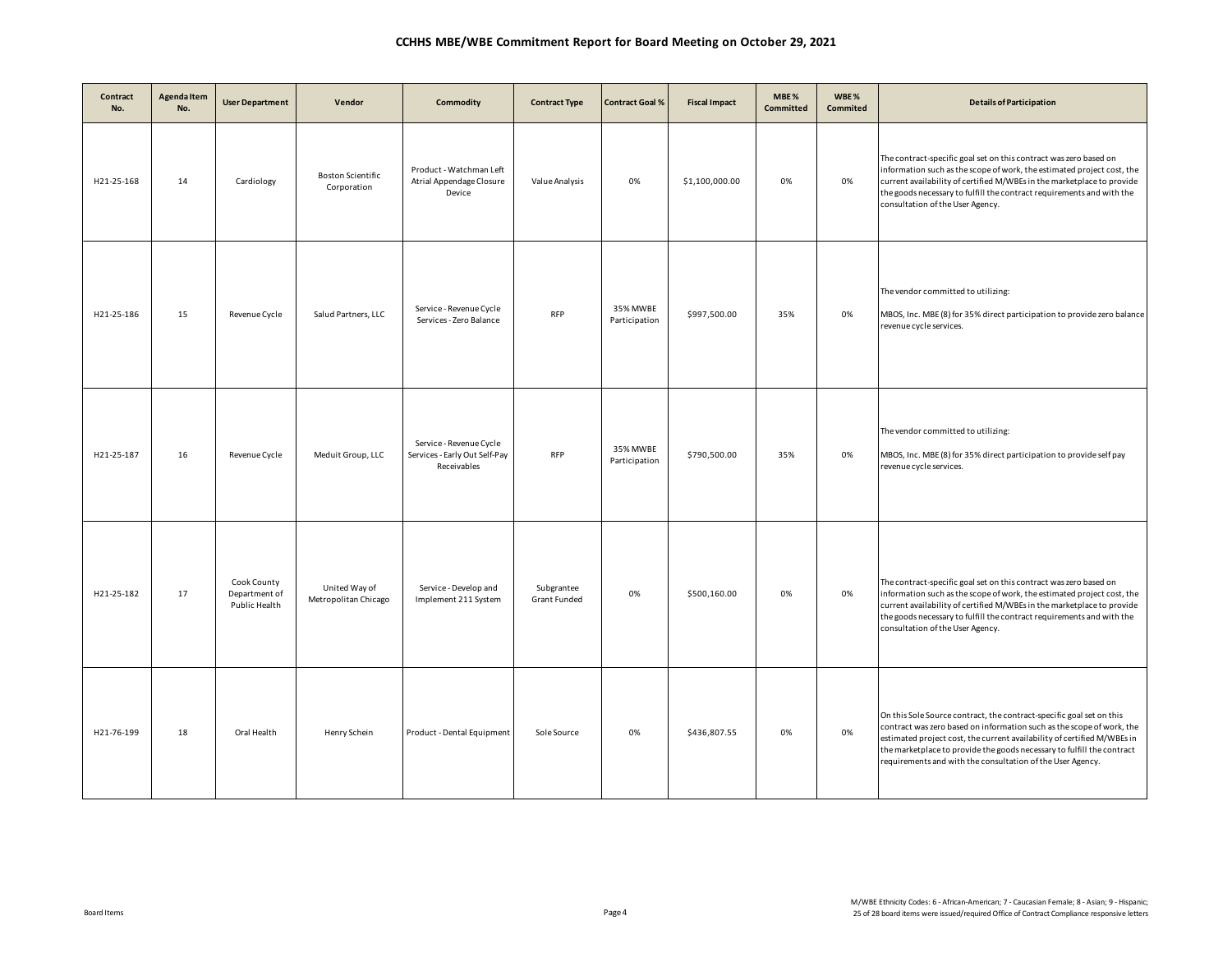| Contract<br>No. | Agenda Item<br>No. | <b>User Department</b> | Vendor                               | Commodity                                                                    | <b>Contract Type</b> | <b>Contract Goal %</b> | <b>Fiscal Impact</b> | MBE%<br>Committed | WBE%<br>Commited | <b>Details of Participation</b>                                                                                                                                                                                                                                                                                                                                  |
|-----------------|--------------------|------------------------|--------------------------------------|------------------------------------------------------------------------------|----------------------|------------------------|----------------------|-------------------|------------------|------------------------------------------------------------------------------------------------------------------------------------------------------------------------------------------------------------------------------------------------------------------------------------------------------------------------------------------------------------------|
| H21-25-160      | 19                 | Endocrinology          | Interpace Diagnostics<br>Corporation | Service - Molecular Marker<br>Testing for Thyroid Fine<br>Needle Aspirations | <b>RFP</b>           | 0%                     | \$432,000.00         | 0%                | 0%               | The contract-specific goal set on this contract was zero based on<br>information such as the scope of work, the estimated project cost, the<br>current availability of certified M/WBEs in the marketplace to provide<br>the goods necessary to fulfill the contract requirements and with the<br>consultation of the User Agency.                               |
| H21-25-172      | 20                 | Cardiology             | Abiomed                              | Product - Impella Catheters                                                  | Value Analysis       | 0%                     | \$375,000.00         | 0%                | 0%               | The contract-specific goal set on this contract was zero based on<br>information such as the scope of work, the estimated project cost, the<br>current availability of certified M/WBEs in the marketplace to provide<br>the goods necessary to fulfill the contract requirements and with the<br>consultation of the User Agency.                               |
| H21-25-174      | 21                 | Cardiology             | Penumbra, Inc.                       | Product - Penumbra<br>Thrombus Aspiration                                    | Value Analysis       | 0%                     | \$255,000.00         | 0%                | 0%               | The contract-specific goal set on this contract was zero based on<br>information such as the scope of work, the estimated project cost, the<br>current availability of certified M/WBEs in the marketplace to provide<br>the goods necessary to fulfill the contract requirements and with the<br>consultation of the User Agency.                               |
| H21-25-173      | 22                 | Cardiology             | <b>BioSense Webster</b>              | Service - Software Upgrade                                                   | Sole Source          | 0%                     | \$243,215.00         | 0%                | 0%               | On this Sole Source contract, the contract-specific goal set on this<br>contract was zero based on information such as the scope of work, the<br>estimated project cost, the current availability of certified M/WBEs in<br>the marketplace to provide the goods necessary to fulfill the contract<br>requirements and with the consultation of the User Agency. |
| H21-25-184      | 23                 | Surgery                | LeMaitre Vascular, Inc.              | Product - Patches and<br>Vasculr Biologics                                   | Sole Source          | 0%                     | \$213,000.00         | 0%                | 0%               | On this Sole Source contract, the contract-specific goal set on this<br>contract was zero based on information such as the scope of work, the<br>estimated project cost, the current availability of certified M/WBEs in<br>the marketplace to provide the goods necessary to fulfill the contract<br>requirements and with the consultation of the User Agency. |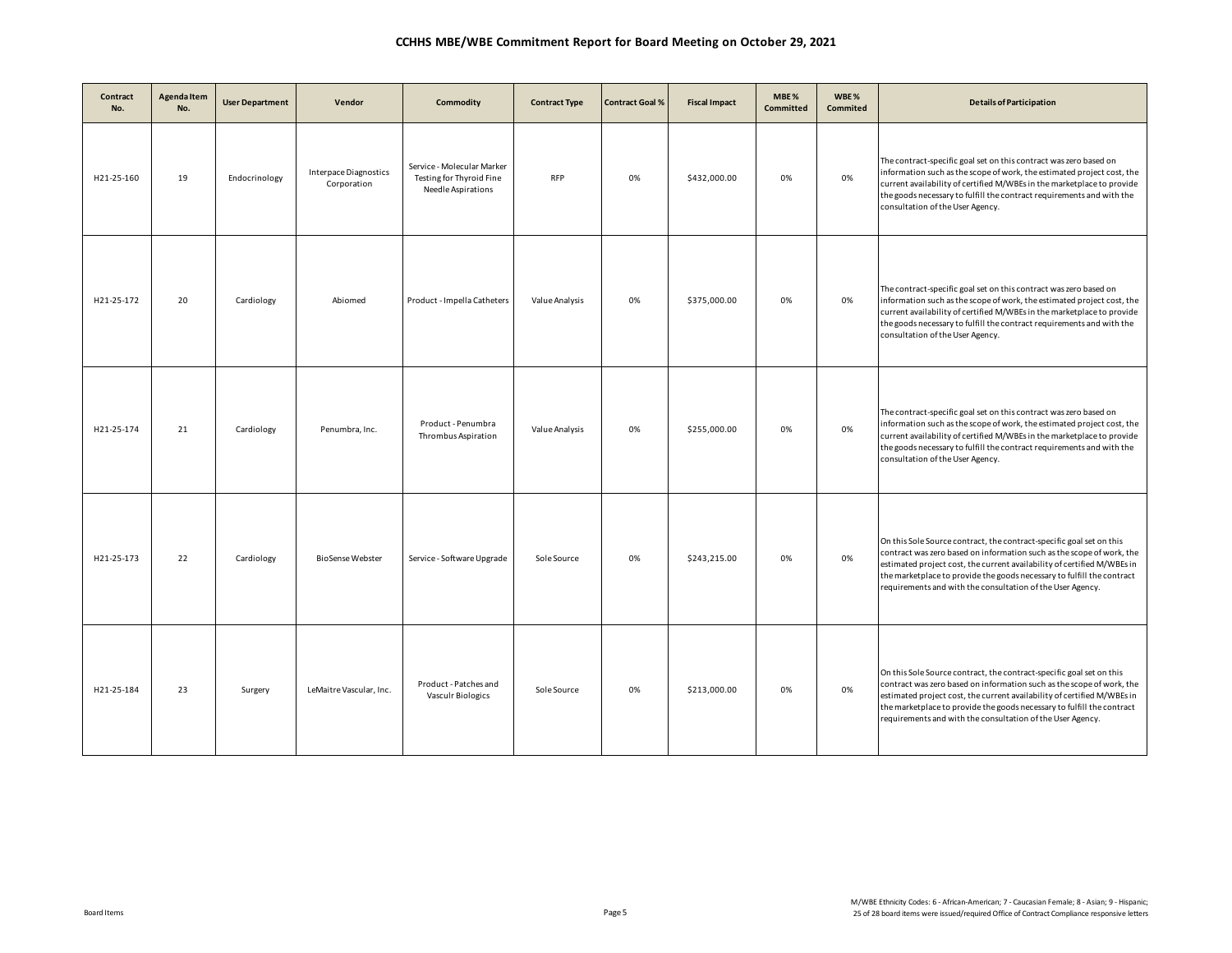| Contract<br>No. | <b>Agenda Item</b><br>No. | <b>User Department</b>                        | Vendor                                                           | Commodity                                                                          | <b>Contract Type</b>              | <b>Contract Goal %</b>    | <b>Fiscal Impact</b> | MBE%<br>Committed | WBE%<br>Commited | <b>Details of Participation</b>                                                                                                                                                                                                                                                                                                                                                                            |
|-----------------|---------------------------|-----------------------------------------------|------------------------------------------------------------------|------------------------------------------------------------------------------------|-----------------------------------|---------------------------|----------------------|-------------------|------------------|------------------------------------------------------------------------------------------------------------------------------------------------------------------------------------------------------------------------------------------------------------------------------------------------------------------------------------------------------------------------------------------------------------|
| H21-25-176      | 24                        | Cook County<br>Department of<br>Public Health | <b>ICF Macro</b>                                                 | Service - Conduct the Youth<br>Risk Behavioral Survey for<br>Suburban Cook County  | Subgrantee<br><b>Grant Funded</b> | 0%                        | \$181,465.00         | 0%                | 0%               | The contract-specific goal set on this contract was zero based on<br>information such as the scope of work, the estimated project cost, the<br>current availability of certified M/WBEs in the marketplace to provide<br>the goods necessary to fulfill the contract requirements and with the<br>consultation of the User Agency.                                                                         |
| H21-25-177      | 25                        | Cook County Health                            | Workforce Software, LLC                                          | Service - Clairvia Integration<br>Project                                          | Sole Source                       | 0%                        | \$178,560.00         | 0%                | 0%               | On this Sole Source contract, the contract-specific goal set on this<br>contract was zero based on information such as the scope of work, the<br>estimated project cost, the current availability of certified M/WBEs in<br>the marketplace to provide the goods necessary to fulfill the contract<br>requirements and with the consultation of the User Agency.                                           |
| H21-25-188      | 26                        | Corporate<br>Compliance                       | The Health Law<br>Consultancy, LLC dba<br>Health Law Consultancy | Service - Corporate<br><b>Compliance Consulting</b><br>Services (Legal Consulting) | <b>RFP</b>                        | 35% MWBE<br>Participation | \$150,000.00         | 0%                | 100%             | The prime vendor, The Health Law Consultancy, LLC dba Health Law<br>Consultancy, is a certified Cook County WBE(7) and will perform 100%<br>of the contract.                                                                                                                                                                                                                                               |
| H21-25-110      | 28                        | Quality Assurance                             | Quorum Health Resources,<br>LLC                                  | Service-Consulting,<br><b>Accreditation Readiness</b>                              | <b>Emergency Purchase</b>         | 0%                        | \$1,334,026.00       | 0%                | 0%               | This is amendment no. 1. The total contract value is \$1,647,825.00.<br>The contract-specific goal set on this contract was zero based on<br>information such as the scope of work, the estimated project cost, the<br>current availability of certified M/WBEs in the marketplace to provide<br>the goods necessary to fulfill the contract requirements and with the<br>consultation of the User Agency. |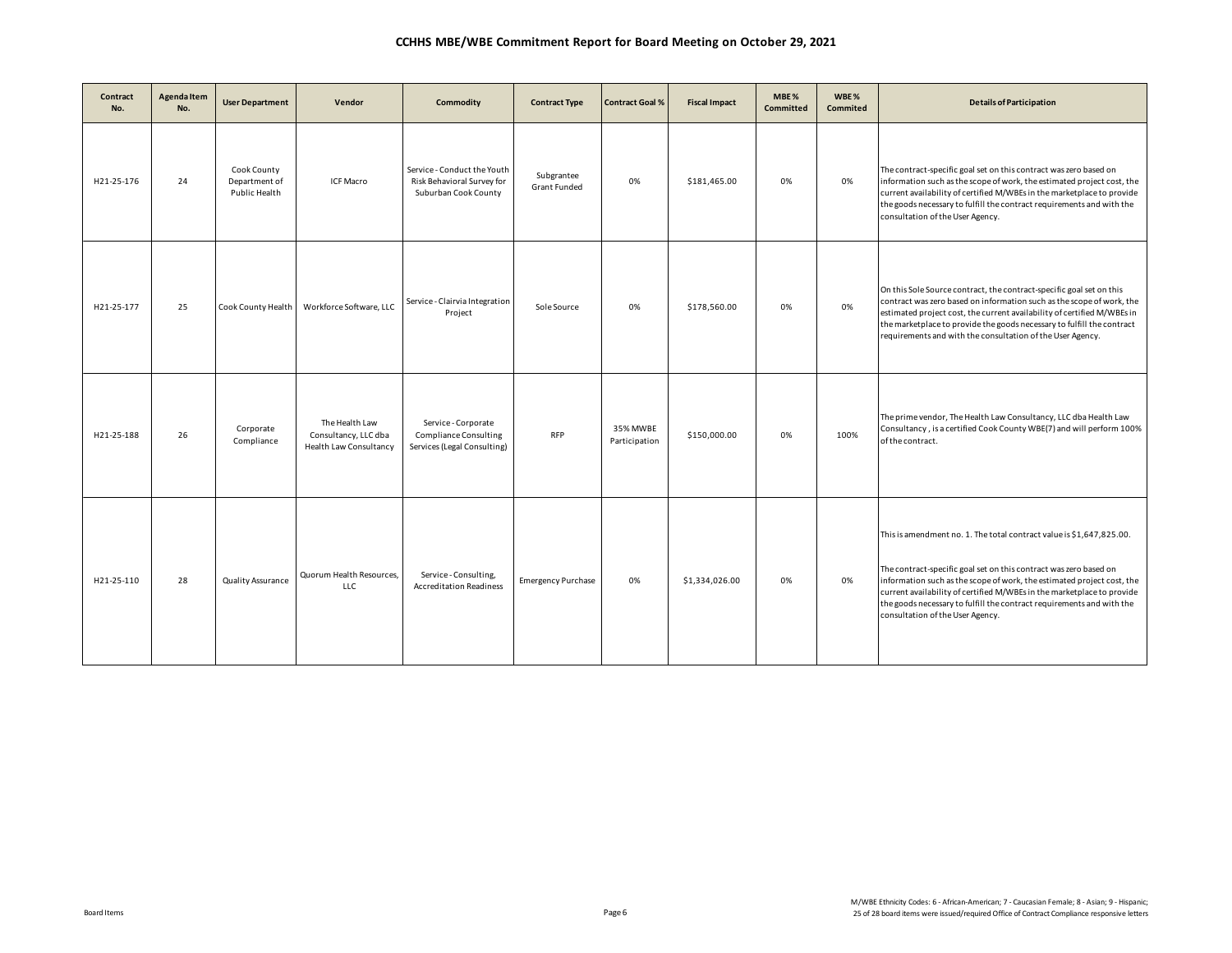| Contract<br>No. | Agenda Item<br>No. | <b>User Department</b>      | Vendor                                                           | Commodity                    | <b>Contract Type</b> | <b>Contract Goal %</b>    | <b>Fiscal Impact</b> | MBE%<br>Committed | WBE%<br><b>Commited</b> | <b>Details of Participation</b>                                                                                                                                                                                                                                                                                            |
|-----------------|--------------------|-----------------------------|------------------------------------------------------------------|------------------------------|----------------------|---------------------------|----------------------|-------------------|-------------------------|----------------------------------------------------------------------------------------------------------------------------------------------------------------------------------------------------------------------------------------------------------------------------------------------------------------------------|
| H21-25-0010     | 1                  | General Counsel             | The Health Law<br>Consultancy, LLC dba<br>Health Law Consultancy | Service - Legal Services     | Sole Source          | 35% MWBE<br>Participation | \$75,000.00          | 0%                | 100%                    | This is amendment no. 2. The total contract value is \$299,000.00.<br>The prime vendor, The Health Law Consultancy, LLC dba Health Law<br>Consultancy, is a certified Cook County WBE(7) and will perform 100%<br>of the contract.                                                                                         |
| H18-25-008      | $\overline{2}$     | <b>Health Plan Services</b> | Maxim Healthcare Services,<br>Inc.                               | Service - Temporary Staffing | <b>RFP</b>           | 35% MWBE<br>Participation | \$22,657,840.00      | 35%               | 0%                      | This is amendment no. 10. The total contract value is \$51,181,427.00.<br>The vendor committed to utilizing:<br>Professional Dynamic Network, Inc. MWBE (6) for 35% direct<br>participation to provide nursing staffing services.                                                                                          |
| H18-25-114      | $\overline{3}$     | <b>Health Plan Services</b> | KoreSae, LLC                                                     | Service - Temporary Staffing | <b>RFP</b>           | 35% MWBE<br>Participation | \$12,169,019.00      | 100%              | 0%                      | This is amendment no. 11. The total contract value is \$33,922,371.25.<br>The prime vendor, Kore Sae, LLC, is a certified Cook County MWBE(6)<br>and will perform 100% of the contract to provide temporary staffing for<br>Cardiology, Pharmacy, Pathology, Nursing Administration, Radiology<br>and various departments. |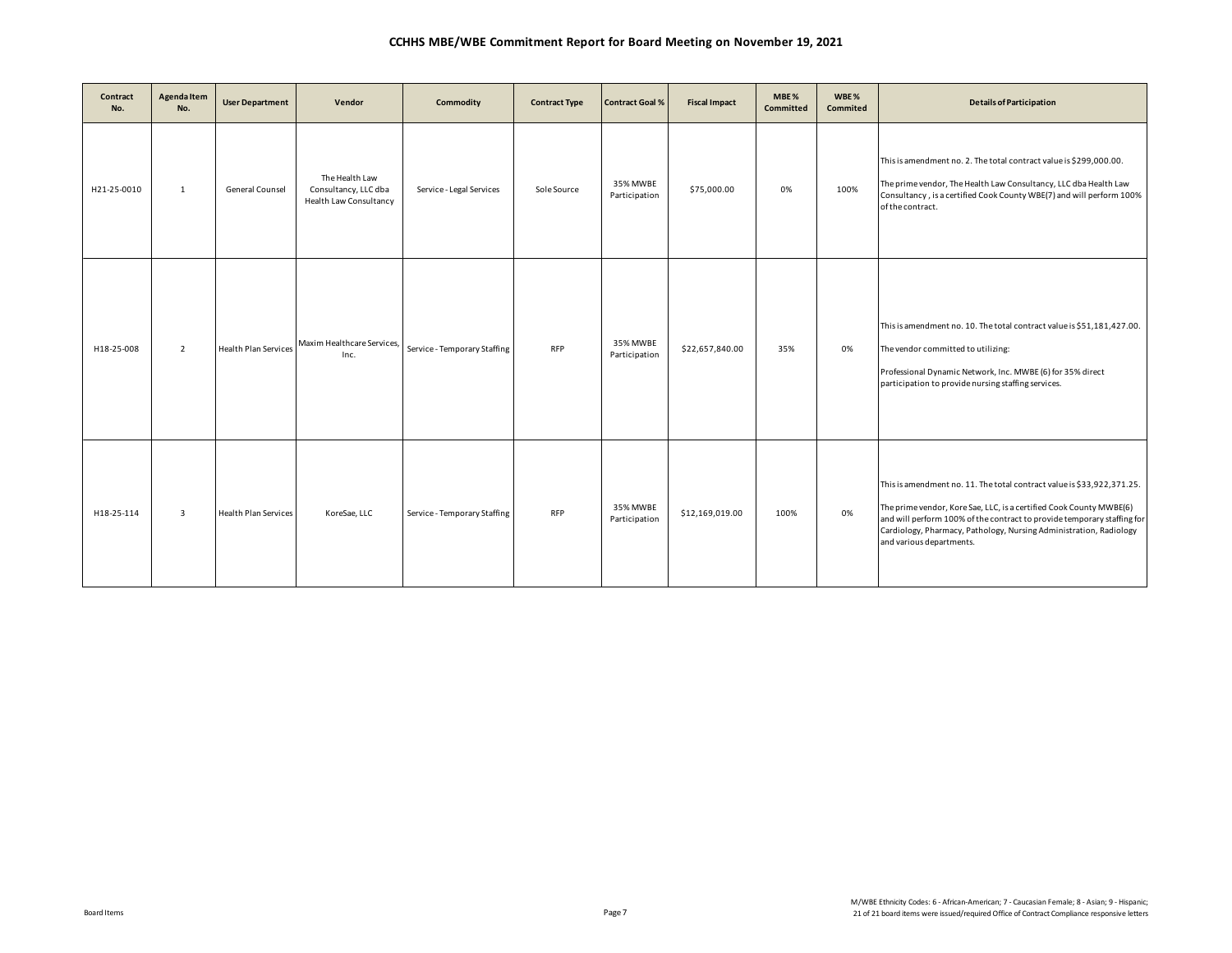| Contract<br>No. | <b>Agenda Item</b><br>No. | <b>User Department</b>                    | Vendor                                          | <b>Commodity</b>                                           | <b>Contract Type</b>                    | <b>Contract Goal %</b>                  | <b>Fiscal Impact</b> | MBE%<br><b>Committed</b> | WBE%<br><b>Commited</b> | <b>Details of Participation</b>                                                                                                                                                                                                                                                                                                                                                                                                                                                                                                                                                                                                                                                                                                                                                                                                                                                                                                                                                                                                                                                                                                                                                                                                                                                                                                                                                                                                                                                                                                           |
|-----------------|---------------------------|-------------------------------------------|-------------------------------------------------|------------------------------------------------------------|-----------------------------------------|-----------------------------------------|----------------------|--------------------------|-------------------------|-------------------------------------------------------------------------------------------------------------------------------------------------------------------------------------------------------------------------------------------------------------------------------------------------------------------------------------------------------------------------------------------------------------------------------------------------------------------------------------------------------------------------------------------------------------------------------------------------------------------------------------------------------------------------------------------------------------------------------------------------------------------------------------------------------------------------------------------------------------------------------------------------------------------------------------------------------------------------------------------------------------------------------------------------------------------------------------------------------------------------------------------------------------------------------------------------------------------------------------------------------------------------------------------------------------------------------------------------------------------------------------------------------------------------------------------------------------------------------------------------------------------------------------------|
| H17-25-076      | $\overline{4}$            | Patient Support                           | Superior Air-Ground<br>Ambulance Services, Inc. | Service - Non - Emergency<br><b>Medical Transportation</b> | <b>RFP</b>                              | 25% MBE and<br>10% WBE<br>Participation | \$3,800,000.00       | 16.34%                   | 6.03%                   | This is amendment no. 3. The total contract value is \$26,330,114.52.<br>Partial MWBE waiver is granted due to the specifications and necessary requirements for<br>performing the contract make it impossible or economically infeasible to divide the contract to<br>enable the contractor to further utilize MBEs and/or WBEs in accordance with the applicable<br>participation.<br>The vendor has committed to utilizing:<br>Carson's Tire Service, Inc., MWBE(6) for 0.04% or \$9,768.66 direct participation to provide tires;<br>Sutton Ford, Inc., MBE(6) for 15.20% or \$4,002,177.41 direct participation and 22.00% or<br>\$5,792,625.19 to provide Ford vehicles.<br>Valdes LLC, MBE(8) for 1.10% or \$289,631.26 direct participation to provide automative<br>products/lubricants.<br>AltaStaff, LLC, WBE(7) for 4.80% or \$1,263845.50 direct participation and 3.83% or \$1,008,443.39<br>for staffing of non-medical positions.<br>G. Cooper Oil Company, Inc. DBA Cooper Oil Co., WBE(7) for 1.23% or \$323,860.41 direct<br>participation and 0.14% or \$36,862.16 indirect participation for fuel.<br>Trinal, Inc. MWBE(6) for 0.02% or \$16,863.00 indirect participation to provide diversity and<br>inclusion services.<br>Superior has committed to 16.34% direct MBE participation and 22.00% indirect MBE<br>participation.<br>Superior has committed to 6.03% direct WBE participation and 3.99% indirect WBE participation.<br>For a total of 22.37% direct participation and 25.99% indirect participation. |
| H17-25-021      | 5                         | Sleep Laboratory                          | Neurocare, Inc.                                 | Service - Sleep Laboratory<br>Service                      | <b>RFP</b>                              | 17.5% MWBE<br>Participation             | \$1,066,666.00       | 0%                       | 0%                      | This is amendment no. 4. The total contract value is \$5,266,666.00.<br>Full MWBE waiver is granted due to the specifications and necessary<br>requirements for performing the contract make it impossible or<br>economically infeasible to divide the contract to enable the contractor<br>to utilize MBEs and/or WBEs in accordance with the applicable<br>participation.                                                                                                                                                                                                                                                                                                                                                                                                                                                                                                                                                                                                                                                                                                                                                                                                                                                                                                                                                                                                                                                                                                                                                               |
| H21-25-016      | 6                         | Supply Chain<br>Management and<br>Finance | Saldemar Solutions, LLC                         | Service - Professional<br><b>Consulting Services</b>       | Comparable<br>Government<br>Procurement | 35% MWBE<br>Participation               | \$562,942.80         | 100%                     | 0%                      | This is amendment no. 3. The total contract value is \$1,535,391.20.<br>The prime vendor, Saldemar Solutions, LLC, is a certified Cook County<br>MWBE(9) and will perform 100% of the contract to provide<br>professional consulting services.                                                                                                                                                                                                                                                                                                                                                                                                                                                                                                                                                                                                                                                                                                                                                                                                                                                                                                                                                                                                                                                                                                                                                                                                                                                                                            |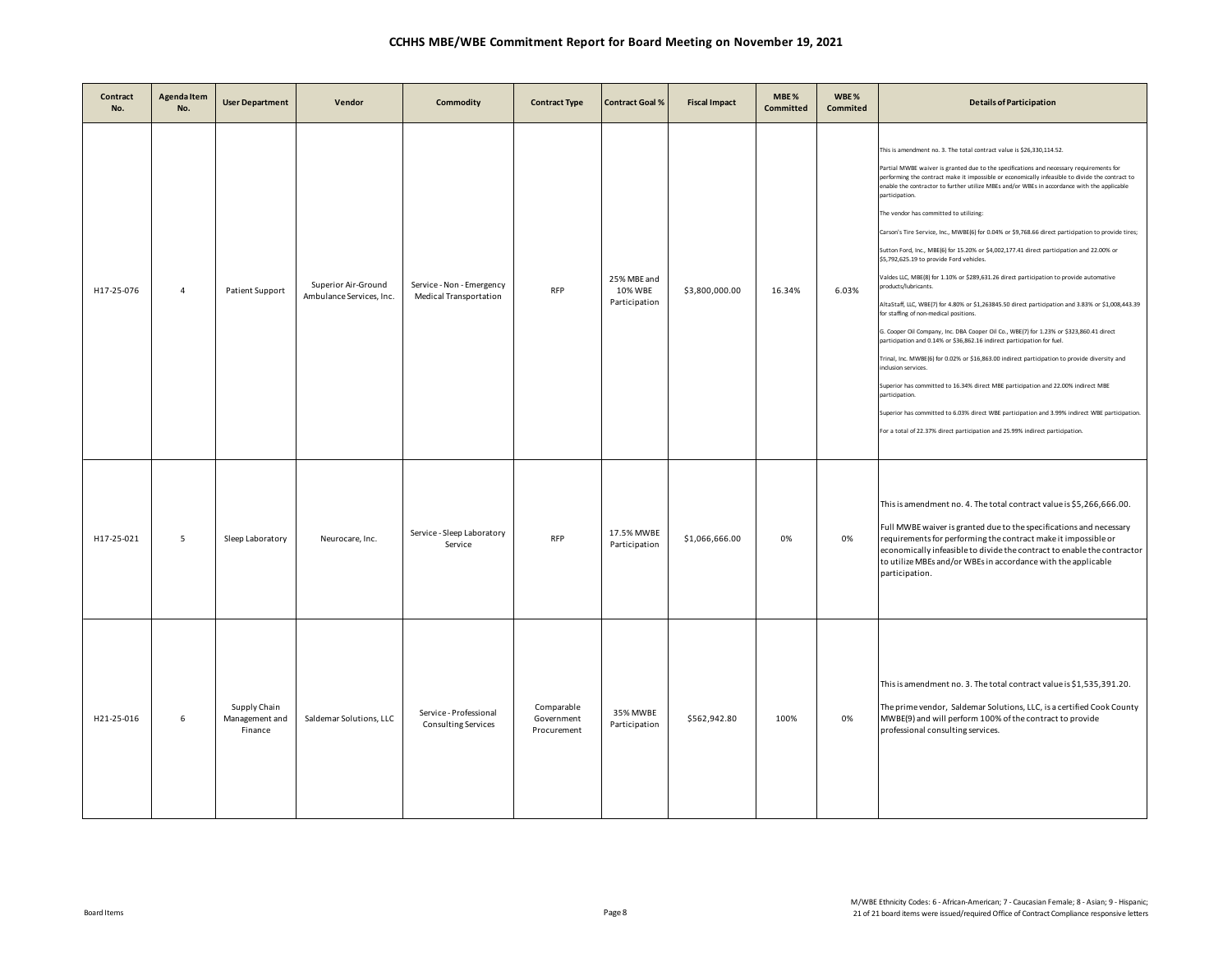| Contract<br>No. | <b>Agenda Item</b><br>No. | <b>User Department</b>      | Vendor                                 | Commodity                                               | <b>Contract Type</b> | <b>Contract Goal %</b>                  | <b>Fiscal Impact</b> | MBE%<br><b>Committed</b> | WBE%<br>Commited | <b>Details of Participation</b>                                                                                                                                                                                                                                                                                                                                                                                                                                                                                                                                                              |
|-----------------|---------------------------|-----------------------------|----------------------------------------|---------------------------------------------------------|----------------------|-----------------------------------------|----------------------|--------------------------|------------------|----------------------------------------------------------------------------------------------------------------------------------------------------------------------------------------------------------------------------------------------------------------------------------------------------------------------------------------------------------------------------------------------------------------------------------------------------------------------------------------------------------------------------------------------------------------------------------------------|
| H21-25-0175     | $\overline{7}$            | Finance                     | Rudish Health                          | Service - Interim Finance<br>Leadership                 | Sole Source          | 0%                                      | \$136,500.00         | 0%                       | 0%               | This is amendment no. 1. The total contract value is \$281,500.00<br>On this Sole Source contract, the contract-specific goal set on this contract was<br>zero based on information such as the scope of work, the estimated project cost,<br>the current availability of certified M/WBEs in the marketplace to provide the<br>goods necessary to fulfill the contract requirements and with the consultation of<br>the User Agency.                                                                                                                                                        |
| H16-25-124      | 8                         | <b>Clinical Engineering</b> | GE Precision Healthcare,<br><b>LLC</b> | Service - Clinical Engineering<br>(Biomedical) Services | <b>RFP</b>           | 25% MBE and<br>10% WBE<br>Participation | \$12,558,977.00      | 7.31%                    | 0%               | This is amendment no. 4. The total contract value is \$42,063,878.00.<br>Partial MBE/WBE waiver is granted due to the specifications and<br>necessary requirements for performing the contract make it impossible<br>or economically infeasible to divide the contract to enable the<br>contractor to further utilize MBEs and/or WBEs in accordance with the<br>applicable participation.<br>The vendor committed to utilizing:<br>Chicago Biomedical Services Company MBE (9) for 7.31% or<br>\$3,073,048.00 direct participation to provide biomedical equipment<br>maintenance services. |
| H15-25-037      | 9                         | Supply Chain<br>Management  | Keystone Advisors of<br>Illinois, LLC  | Service - Professional Staffing<br>Services             | Sole Source          | 35% MWBE<br>Participation               | \$1,516,800.00       | 100%                     | 0%               | This is amendment no. 13. The total contract value is \$5,226,433.28.<br>The vendor committed to utilizing:<br>The prime vendor, Keystone Advisors of Illinois, LLC, is a certified City<br>of Chicago MWBE(6) and will perform 100% of the contract to provide<br>professional staffing services.                                                                                                                                                                                                                                                                                           |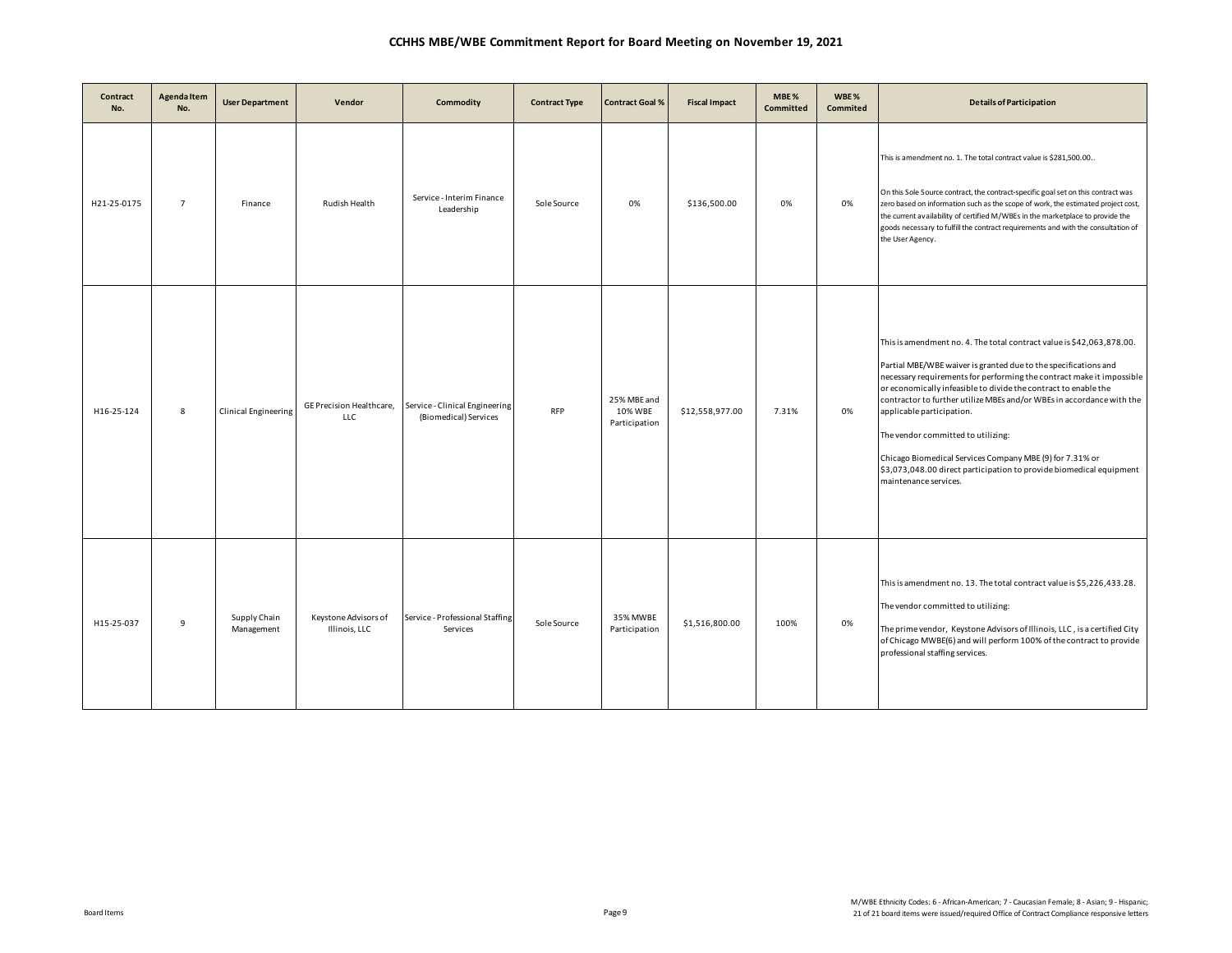| Contract<br>No. | Agenda Item<br>No. | <b>User Department</b>                               | Vendor                                                                                                                             | Commodity                                                                                                                                                  | <b>Contract Type</b>                 | <b>Contract Goal %</b>                  | <b>Fiscal Impact</b> | MBE%<br><b>Committed</b> | WBE%<br>Commited | <b>Details of Participation</b>                                                                                                                                                                                                                                                                                                                                                                                                                                                                                                                                                                                                                                                                                                                                                                                                                                             |
|-----------------|--------------------|------------------------------------------------------|------------------------------------------------------------------------------------------------------------------------------------|------------------------------------------------------------------------------------------------------------------------------------------------------------|--------------------------------------|-----------------------------------------|----------------------|--------------------------|------------------|-----------------------------------------------------------------------------------------------------------------------------------------------------------------------------------------------------------------------------------------------------------------------------------------------------------------------------------------------------------------------------------------------------------------------------------------------------------------------------------------------------------------------------------------------------------------------------------------------------------------------------------------------------------------------------------------------------------------------------------------------------------------------------------------------------------------------------------------------------------------------------|
| H20-25-013      | 10                 | Provident Hospital                                   | McDonagh Demolition,<br>Inc.                                                                                                       | Service - Sengstacke<br>Demolition Project at<br>Provident Hospital                                                                                        | GPO                                  | 24% MBE and<br>10% WBE<br>Participation | \$198,358.00         | 24%                      | 10%              | This is amendment no. 2. The total contract value is \$935,660.00.<br>McDonagh Demolitions, Inc. will utilize the following MBE/WBE<br>subcontractors:<br>Axis Response Group, LLC MBE-9 City of Chicago 8.91% or \$83,400.00<br>direct participation to provide outdoor air monitoring services.<br>Martinez Frogs, Inc. MBE-9 City of Chicago 14.96% or \$140,000.00<br>direct participation to provide trucking services.<br>Nes, Inc. MBE-9 City of Chicago 3.74% or \$35,000.00 direct<br>participation to provide environmental remediation services.<br>AMS Elite Solutions, Inc. WBE-7 City of Chicago 3.74% or \$35,000.00<br>direct participation to provide trucking services.<br>Comprehensive Construction Solutions, LLC MWBE-6 Cook County<br>4.28% or \$40,000.00 direct participation to provide HVAC services.<br>For a total 35.63% direct participation |
| H21-25-222      | 11                 | Cook County<br>Department of<br><b>Public Health</b> | RTI International                                                                                                                  | Service - Conduct the Health<br>Suburban Cook County<br>Survey                                                                                             | Sole Source -<br><b>Grant Funded</b> | 0%                                      | \$799,883.00         | 0%                       | 0%               | On this Sole Source contract, the contract-specific goal set on this<br>contract was zero based on information such as the scope of work, the<br>estimated project cost, the current availability of certified M/WBEs in<br>the marketplace to provide the goods necessary to fulfill the contract<br>requirements and with the consultation of the User Agency.                                                                                                                                                                                                                                                                                                                                                                                                                                                                                                            |
| H21-25-219      | 12                 | Cook County<br>Department of<br>Public Health        | The Board of Trustees of the<br>University of Illinois/Office<br>of Community Engagement<br>and Neighborood Health<br>Partnerships | Service - Provide Trainings<br>and Technical Assistance to<br>Build Capacity of<br>Community Health Workers<br>and the Organizations in<br>which they Work | Subgrantee<br><b>Grant Funded</b>    | 0%                                      | \$750,000.00         | 0%                       | 0%               | The contract-specific goal set on this contract was zero based on<br>information such as the scope of work, the estimated project cost, the<br>current availability of certified M/WBEs in the marketplace to provide<br>the goods necessary to fulfill the contract requirements and with the<br>consultation of the User Agency.                                                                                                                                                                                                                                                                                                                                                                                                                                                                                                                                          |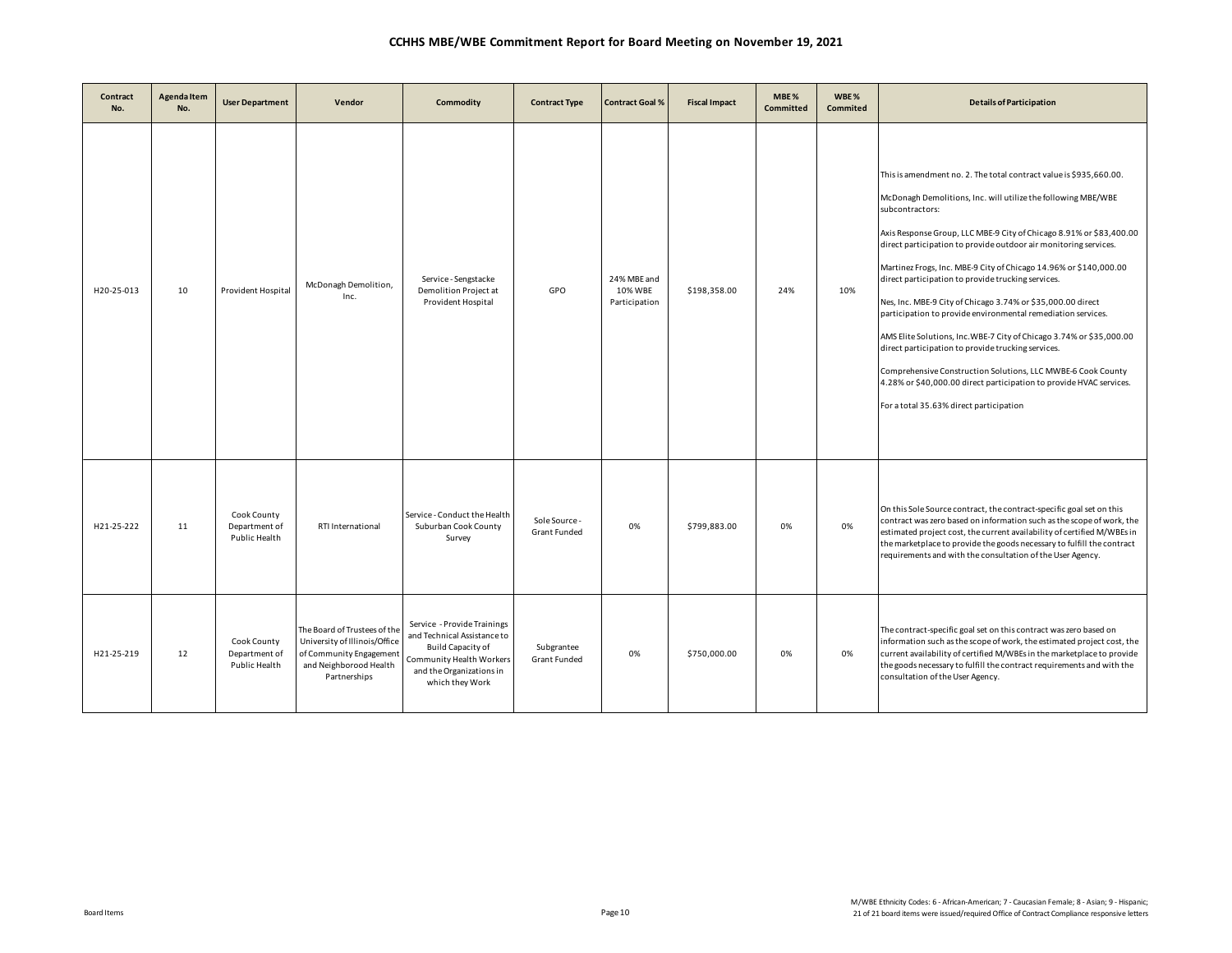| Contract<br>No. | <b>Agenda Item</b><br>No. | <b>User Department</b>                        | Vendor                                     | <b>Commodity</b>                                                                                                                                        | <b>Contract Type</b>       | <b>Contract Goal %</b> | <b>Fiscal Impact</b> | MBE%<br>Committed | WBE%<br><b>Commited</b> | <b>Details of Participation</b>                                                                                                                                                                                                                                                                                                    |
|-----------------|---------------------------|-----------------------------------------------|--------------------------------------------|---------------------------------------------------------------------------------------------------------------------------------------------------------|----------------------------|------------------------|----------------------|-------------------|-------------------------|------------------------------------------------------------------------------------------------------------------------------------------------------------------------------------------------------------------------------------------------------------------------------------------------------------------------------------|
| H21-76-208      | 13                        | Neuro Clinic                                  | Natus Medical, Inc.                        | Product - EMG and EEG<br>Equipment Replacement and<br>Purchase                                                                                          | GPO                        | 0%                     | \$666,192.71         | 0%                | 0%                      | The contract-specific goal set on this contract was zero based on<br>information such as the scope of work, the estimated project cost, the<br>current availability of certified M/WBEs in the marketplace to provide<br>the goods necessary to fulfill the contract requirements and with the<br>consultation of the User Agency. |
| H21-25-211      | 14                        | Cook County<br>Department of<br>Public Health | Chestnut Health Systems,<br>Inc.           | Service - Develop and<br>Implement a Required<br>Evaluation for CCH<br>Community Health Workers<br>for COVID Response and<br>Community Resiliency Grant | Subgrantee<br>Grant Funded | 0%                     | \$650,000.00         | 0%                | 0%                      | The contract-specific goal set on this contract was zero based on<br>information such as the scope of work, the estimated project cost, the<br>current availability of certified M/WBEs in the marketplace to provide<br>the goods necessary to fulfill the contract requirements and with the<br>consultation of the User Agency. |
| H21-25-212      | 15                        | Cook County<br>Department of<br>Public Health | Health & Medicine Policy<br>Research Group | Service - Ensure Provision of<br>Core Curriculum to<br>Community Health Workers                                                                         | Subgrantee<br>Grant Funded | 0%                     | \$574,920.00         | 0%                | 0%                      | The contract-specific goal set on this contract was zero based on<br>information such as the scope of work, the estimated project cost, the<br>current availability of certified M/WBEs in the marketplace to provide<br>the goods necessary to fulfill the contract requirements and with the<br>consultation of the User Agency. |
| H21-25-209      | 16                        | Cook County<br>Department of<br>Public Health | McKesson Medical-Surgical                  | Product - Naloxone                                                                                                                                      | GPO<br><b>Grant Funded</b> | 0%                     | \$399,127.30         | 0%                | 0%                      | The contract-specific goal set on this contract was zero based on<br>information such as the scope of work, the estimated project cost, the<br>current availability of certified M/WBEs in the marketplace to provide<br>the goods necessary to fulfill the contract requirements and with the<br>consultation of the User Agency. |
| H21-25-210      | 17                        | Cook County<br>Department of<br>Public Health | Age Options                                | Service - Connect Older<br>Adults of Color in Suburban<br>Cook County to Benefits,<br>Programming and Services                                          | Subgrantee<br>Grant Funded | 0%                     | \$300,000,00         | 0%                | 0%                      | The contract-specific goal set on this contract was zero based on<br>information such as the scope of work, the estimated project cost, the<br>current availability of certified M/WBEs in the marketplace to provide<br>the goods necessary to fulfill the contract requirements and with the<br>consultation of the User Agency. |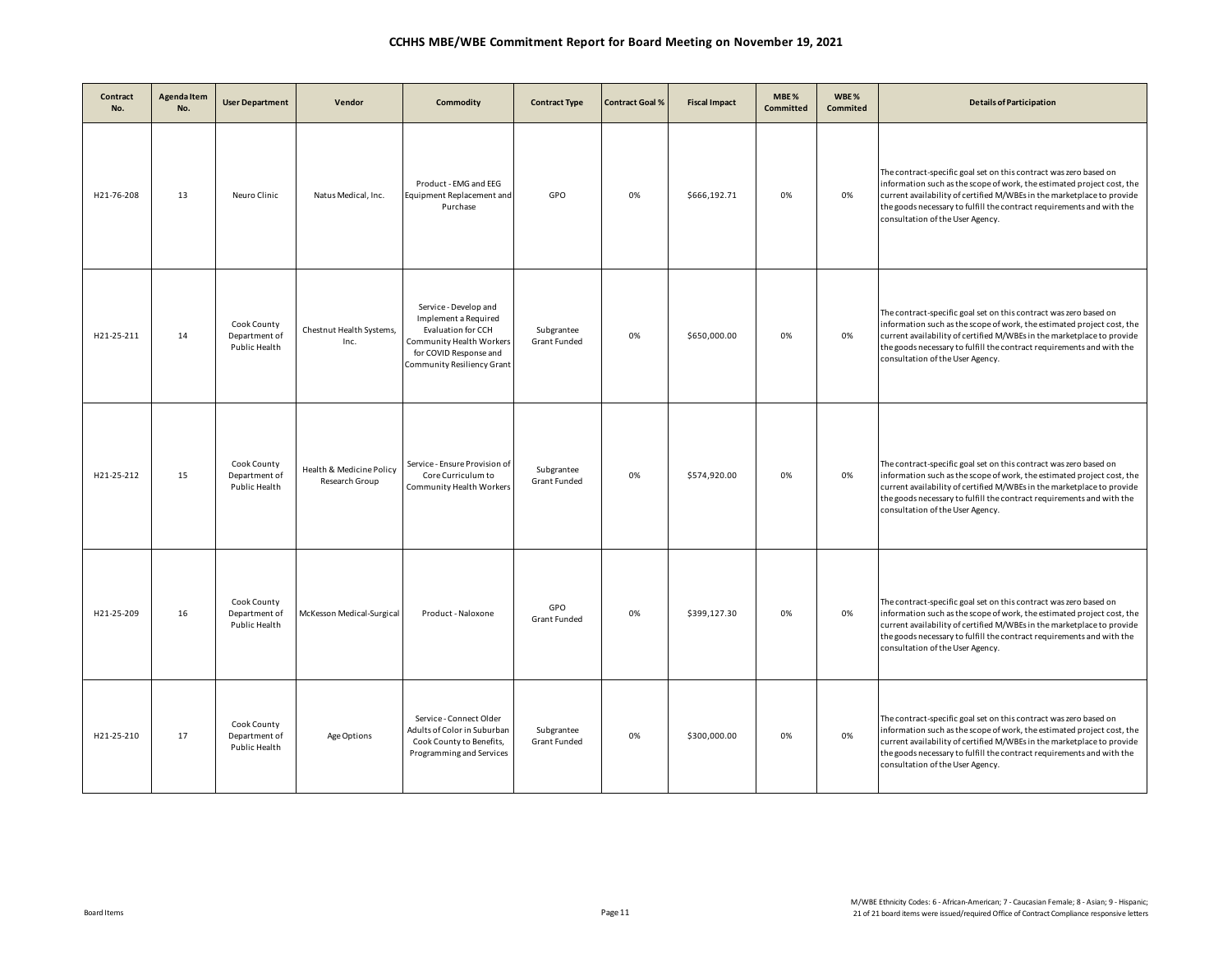| Contract<br>No. | Agenda Item<br>No. | <b>User Department</b>                        | Vendor                 | Commodity                                                                                                                        | <b>Contract Type</b>              | <b>Contract Goal %</b> | <b>Fiscal Impact</b> | MBE%<br>Committed | WBE%<br>Commited | <b>Details of Participation</b>                                                                                                                                                                                                                                                                                                                                  |
|-----------------|--------------------|-----------------------------------------------|------------------------|----------------------------------------------------------------------------------------------------------------------------------|-----------------------------------|------------------------|----------------------|-------------------|------------------|------------------------------------------------------------------------------------------------------------------------------------------------------------------------------------------------------------------------------------------------------------------------------------------------------------------------------------------------------------------|
| H21-25-214      | 18                 | Cook County<br>Department of<br>Public Health | Respond Now            | Service - Provide Outreach,<br><b>Education and Resource</b><br>Coordination for Priority<br>Populations in the South<br>Suburbs | Subgrantee<br>Grant Funded        | 0%                     | \$259,200.00         | 0%                | 0%               | The contract-specific goal set on this contract was zero based on<br>information such as the scope of work, the estimated project cost, the<br>current availability of certified M/WBEs in the marketplace to provide<br>the goods necessary to fulfill the contract requirements and with the<br>consultation of the User Agency.                               |
| H21-25-220      | 19                 | <b>Plant Operations</b>                       | <b>Hill Mechanical</b> | Service - Provident Hospital<br>Pharmacy Redesign and<br>Configure the Supply Air into<br>the Sterile Compounding<br>Room        | Sole Source                       | 0%                     | \$241,665.00         | 0%                | 0%               | On this Sole Source contract, the contract-specific goal set on this<br>contract was zero based on information such as the scope of work, the<br>estimated project cost, the current availability of certified M/WBEs in<br>the marketplace to provide the goods necessary to fulfill the contract<br>requirements and with the consultation of the User Agency. |
| H21-25-183      | 20                 | <b>Health Information</b><br>Systems          | CDW Government, LLC    | Service - Cisco SMARTnet<br>Support Services for Webex<br>Equipment                                                              | GPO                               | 0%                     | \$239,715.58         | 0%                | 0%               | The contract-specific goal set on this contract was zero based on<br>information such as the scope of work, the estimated project cost, the<br>current availability of certified M/WBEs in the marketplace to provide<br>the goods necessary to fulfill the contract requirements and with the<br>consultation of the User Agency.                               |
| H21-25-215      | 21                 | Cook County<br>Department of<br>Public Health | South Suburban College | Service - Provide a Pathway<br>for Individuals to Earn a<br>Community Health Worker<br>Certificate                               | Subgrantee<br><b>Grant Funded</b> | 0%                     | \$195,152.00         | 0%                | 0%               | The contract-specific goal set on this contract was zero based on<br>information such as the scope of work, the estimated project cost, the<br>current availability of certified M/WBEs in the marketplace to provide<br>the goods necessary to fulfill the contract requirements and with the<br>consultation of the User Agency.                               |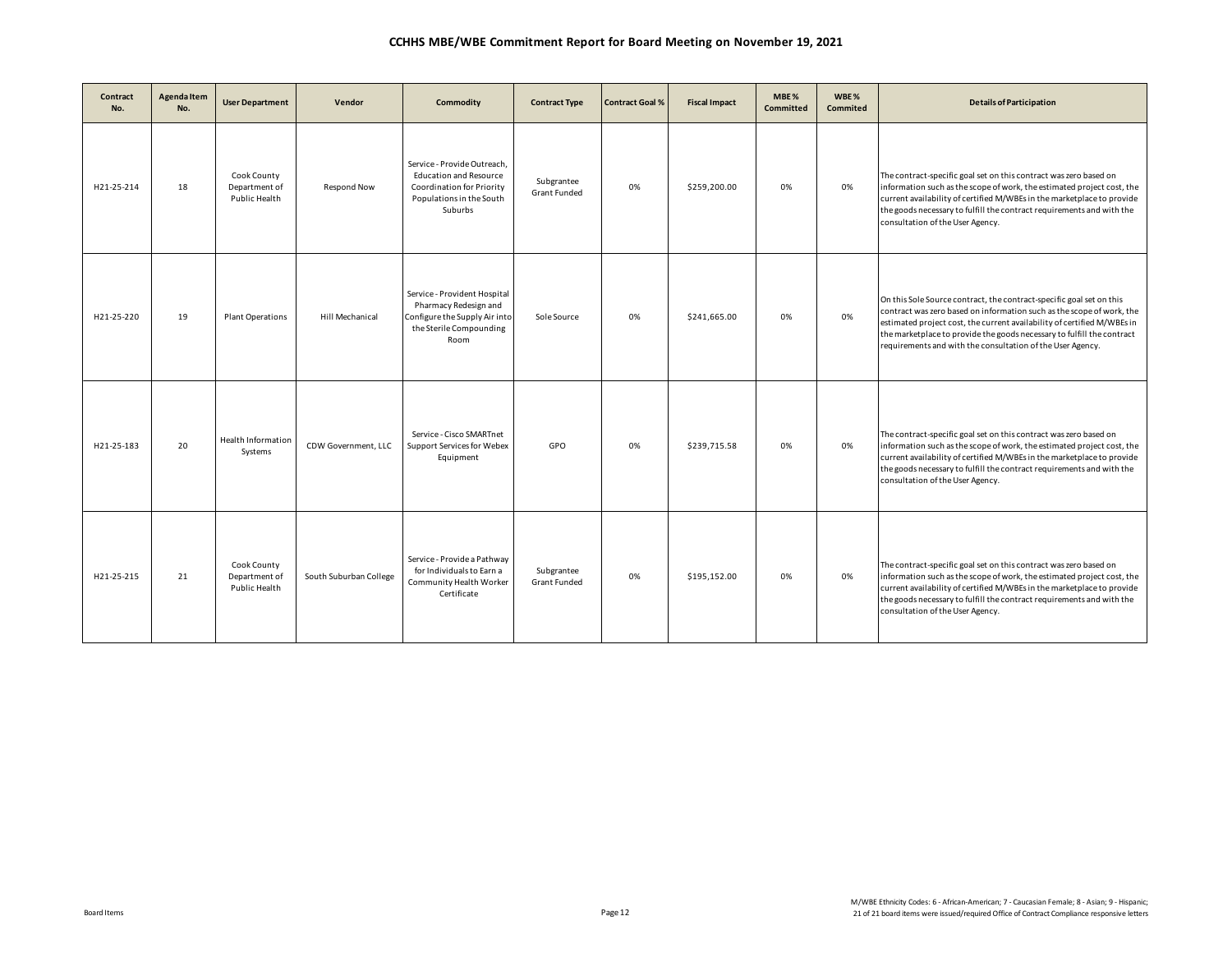| Contract<br>No. | Agenda Item<br>No.      | <b>User Department</b>                        | Vendor                                                                               | Commodity                                                                                        | <b>Contract Type</b>              | <b>Contract Goal %</b>                  | <b>Fiscal Impact</b> | MBE%<br><b>Committed</b> | WBE%<br>Commited | <b>Details of Participation</b>                                                                                                                                                                                                                                                                                                                                                                                                                                                                                                                                                                                                                                                                                                       |
|-----------------|-------------------------|-----------------------------------------------|--------------------------------------------------------------------------------------|--------------------------------------------------------------------------------------------------|-----------------------------------|-----------------------------------------|----------------------|--------------------------|------------------|---------------------------------------------------------------------------------------------------------------------------------------------------------------------------------------------------------------------------------------------------------------------------------------------------------------------------------------------------------------------------------------------------------------------------------------------------------------------------------------------------------------------------------------------------------------------------------------------------------------------------------------------------------------------------------------------------------------------------------------|
| H20-25-0201     | 1                       | Cook County<br>Department of<br>Public Health | Public Health Institute of<br>Metropolitan<br>Chicago/Proviso Partners<br>for Health | Service - Training and<br>Technical Assistance for the<br>COVID-19 Contact Tracing<br>Initiative | Subgrantee<br><b>Grant Funded</b> | 0%                                      | \$140,092.25         | 0%                       | 0%               | This is amendment no. 2. The total contract value is \$287,778.25.<br>The contract-specific goal set on this contract was zero based on<br>information such as the scope of work, the estimated project cost, the<br>current availability of certified M/WBEs in the marketplace to provide<br>the goods necessary to fulfill the contract requirements and with the<br>consultation of the User Agency.                                                                                                                                                                                                                                                                                                                              |
| H14-25-064      | $\overline{2}$          | <b>Health Plan Services</b>                   | MHN ACO, LLC                                                                         | Service - Care Coordination                                                                      | Sole Source                       | 35% MWBE<br>Participation               | \$6,933,930.00       | 0.095%                   | 0%               | This is amendment no. 14. The total contract value is<br>\$183,119,909.00.<br>Partial MWBE waiver is granted due to the specifications and necessary<br>requirements for performing the contract make it impossible or<br>economically infeasible to divide the contract to enable the contractor<br>to further utilize MBEs and/or WBEs in accordance with the applicable<br>participation.<br>The vendor has committed to utilizing:<br>McClain & Canoy, LLC, MWBE(6) for 0.094% or \$173,000.00 direct<br>participation to provide legal services;<br>Metaphrasis Language & Cultural Solutions, LLC. MWBE (9) for<br>\$1,000.00 or 0.001% direct participation for translation services.<br>Total direct participation of 0.095%. |
| H16-72-123      | $\overline{\mathbf{3}}$ | Operations and<br><b>Support Services</b>     | Morrison Management<br>Specialist, Inc.                                              | Product and Service - Food<br>and Nutritional Services                                           | <b>RFP</b>                        | 25% MBE and<br>10% WBE<br>Participation | \$6,800,000.00       | 25%                      | 10%              | This is amendment no. 6. The total contract value is \$33,183,332.00.<br>The vendor has committed to Balton Corporation MWBE(6) for 24%<br>direct participation to provide food, Black Dog Chicago, LLC, MBE(8) for<br>1% direct participation to provide food, Mid-West Institutional Food<br>Distributors, Inc., WBE(7) for 8% to provide food, and Josam<br>Acquisition LLC dba Good to Go Food, WBE(7) for 2% direct<br>participation to provide food.<br>MBE/WBE participation is calculated against the food and expenses line<br>items included in the contract, totaling \$22,611,361.00.                                                                                                                                     |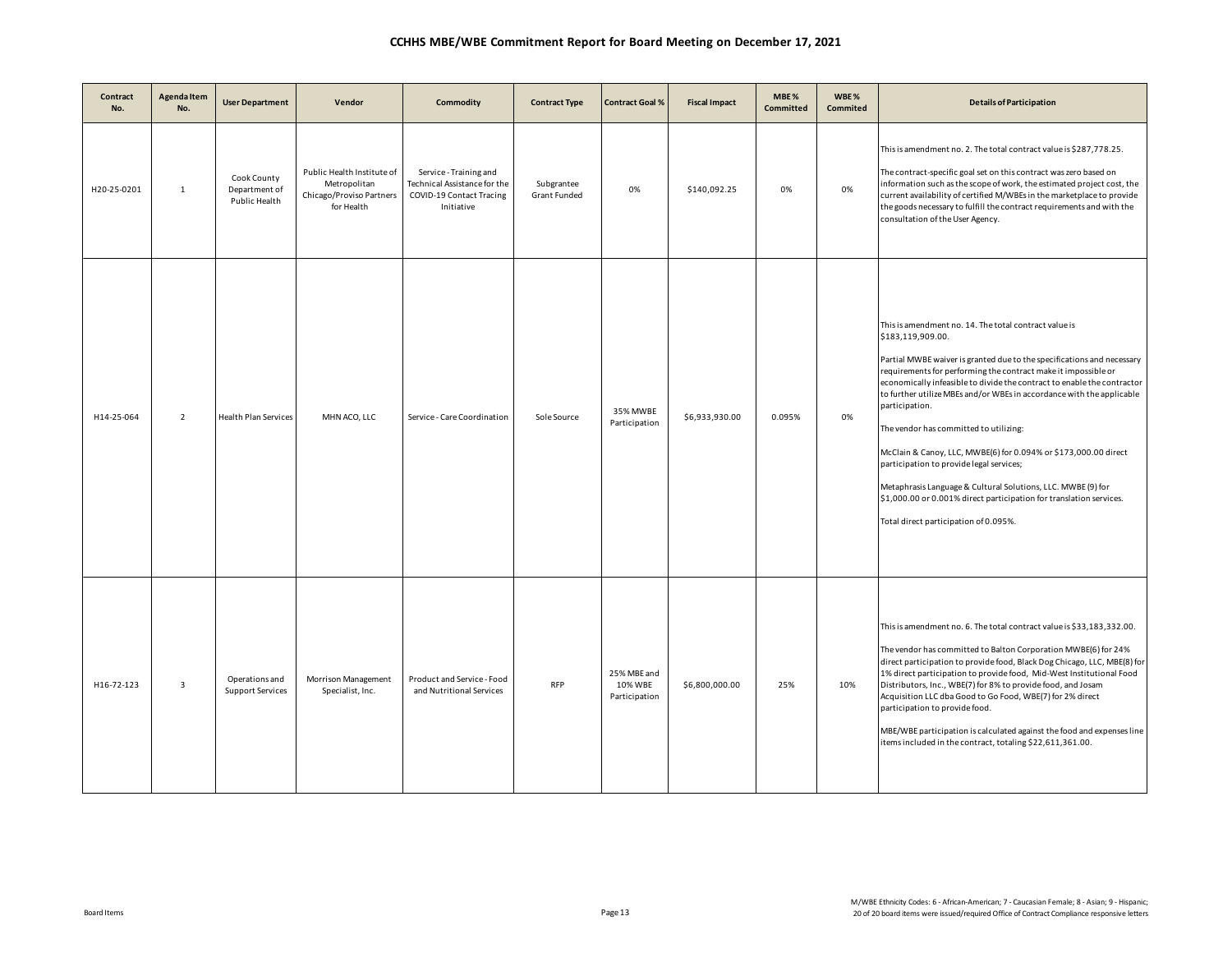| Contract<br>No. | <b>Agenda Item</b><br>No. | <b>User Department</b>                    | Vendor                                                                                                     | Commodity                                                                                     | <b>Contract Type</b>      | <b>Contract Goal %</b>    | <b>Fiscal Impact</b> | MBE%<br>Committed | WBE%<br>Commited | <b>Details of Participation</b>                                                                                                                                                                                                                                                                                                                                                                                                                                                                                                                  |
|-----------------|---------------------------|-------------------------------------------|------------------------------------------------------------------------------------------------------------|-----------------------------------------------------------------------------------------------|---------------------------|---------------------------|----------------------|-------------------|------------------|--------------------------------------------------------------------------------------------------------------------------------------------------------------------------------------------------------------------------------------------------------------------------------------------------------------------------------------------------------------------------------------------------------------------------------------------------------------------------------------------------------------------------------------------------|
| H21-25-019      | $\overline{4}$            | Operations and<br><b>Support Services</b> | <b>Executive Building</b><br>Maintenance, dba EBM,<br>Inc.                                                 | Service - Environmental<br>Cleaning Support for Stroger<br><b>Hospital and Central Campus</b> | <b>Emergency Purchase</b> | 35% MWBE<br>Participation | \$3,916,800.00       | 0%                | 100%             | This is amendment no. 3. The total contract value is \$5,942,800.00.<br>The prime vendor, Executive Building Maintenance, dba EBM, Inc., is a<br>certified Cook County WBE (7) and will perform 100% of the contract to<br>provide environmental cleaning services.                                                                                                                                                                                                                                                                              |
| H18-25-058      | 5                         | Revenue Cyycle                            | Salud Revenue Partners                                                                                     | Service - Accounts<br>Receivable Services                                                     | <b>RFP</b>                | 35% MWBE<br>Participation | \$900,000.00         | 35%               | 0%               | This is amendment no. 3. The total contract value is \$20,400,000.00.<br>The vendor committed to utilizing:<br>MBOS, Inc. (Medical Business Office Services, Inc.) MBE (8) for 35%<br>direct participation to provide accounts receivable services.                                                                                                                                                                                                                                                                                              |
| H18-25-136      | 6                         | Perioperative<br>Services                 | Olympus America, Inc.                                                                                      | Service - Scope Maintenance<br>and Service Contract                                           | GPO                       | 0%                        | \$340,483.44         | 0%                | 0%               | This is amendment no. 1. The total contract value is \$3,726,974.40.<br>The contract-specific goal set on this contract was zero based on<br>information such as the scope of work, the estimated project cost, the<br>current availability of certified M/WBEs in the marketplace to provide<br>the goods necessary to fulfill the contract requirements and with the<br>consultation of the User Agency.                                                                                                                                       |
| H20-25-124      | $\overline{7}$            | Finance                                   | ADO Professional Services,<br>Inc. (formerly Accounting<br>Principals dba Ajilon<br>Professional Staffing) | Service - Temporary Staffing                                                                  | Sole Source               | 35% MWBE<br>Participation | \$250,000.00         | 30%               | 0%               | This is amendment no. 1. The total contract value is \$500,000.00.<br>Partial MWBE waiver is granted due to the specifications and necessary<br>requirements for performing the contract make it impossible or economically<br>infeasible to divide the contract to enable the contractor to further utilize MBEs<br>and/or WBEs in accordance with the applicable participation.<br>The vendor has committed to utilizing:<br>Professional Dynamic Network, Inc. MWBE (6) for 30% direct participation to<br>provide nursing staffing services. |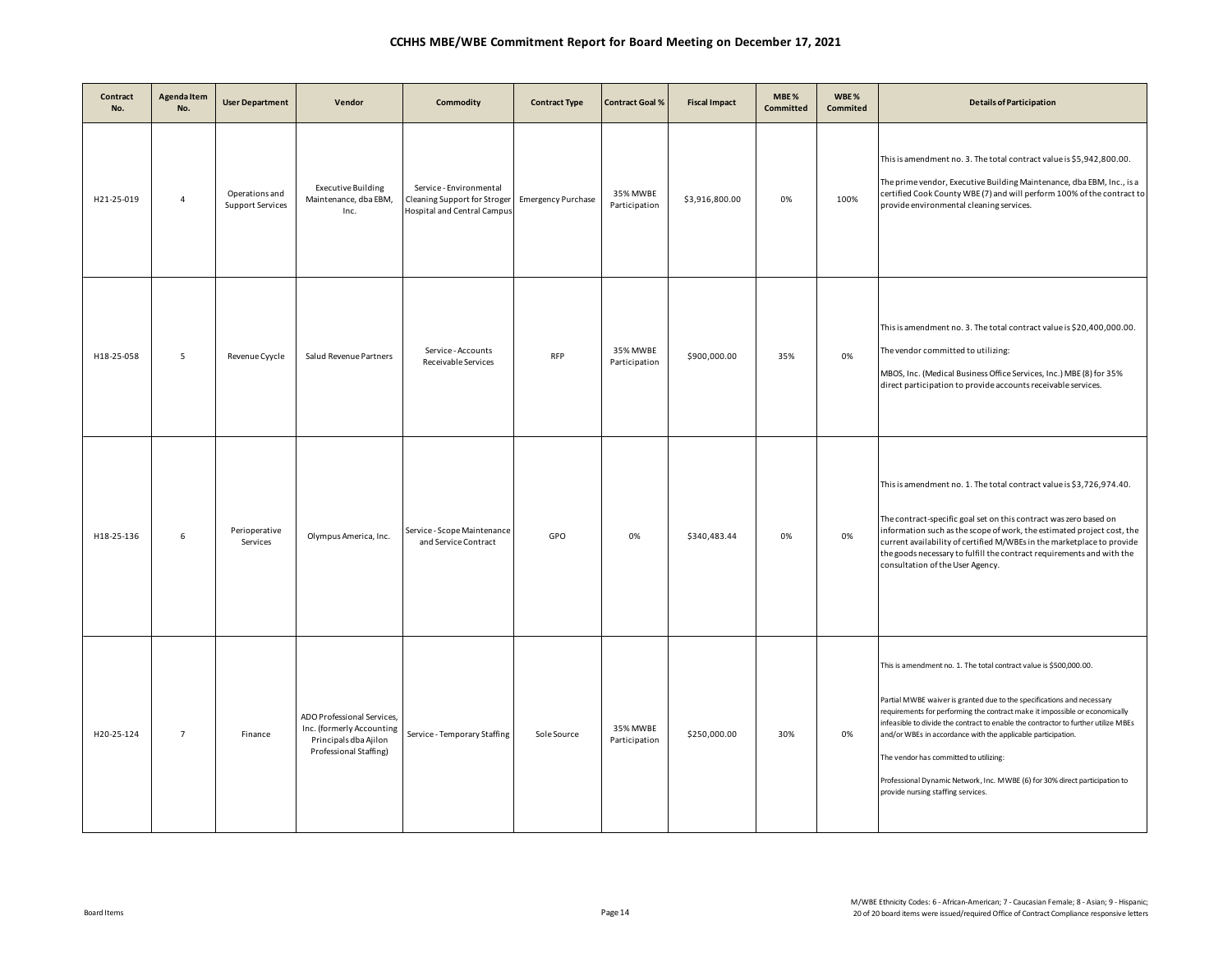| Contract<br>No. | Agenda Item<br>No. | <b>User Department</b>                    | Vendor                                        | Commodity                                                                             | <b>Contract Type</b> | <b>Contract Goal %</b>      | <b>Fiscal Impact</b> | MBE%<br>Committed | WBE%<br><b>Commited</b> | <b>Details of Participation</b>                                                                                                                                                                                                                                                                                                                                                                                                          |
|-----------------|--------------------|-------------------------------------------|-----------------------------------------------|---------------------------------------------------------------------------------------|----------------------|-----------------------------|----------------------|-------------------|-------------------------|------------------------------------------------------------------------------------------------------------------------------------------------------------------------------------------------------------------------------------------------------------------------------------------------------------------------------------------------------------------------------------------------------------------------------------------|
| H16-25-084      | 8                  | <b>Pharmacy Services</b>                  | ARxIUM, Inc.                                  | Service - Hardware Service<br>Coverage                                                | Sole Source          | 0%                          | \$223,008.00         | 0%                | 0%                      | This is amendment no. 6. The total contract value is \$1,340,340.85.<br>On this Sole Source contract, the contract-specific goal set on this<br>contract was zero based on information such as the scope of work, the<br>estimated project cost, the current availability of certified M/WBEs in<br>the marketplace to provide the goods necessary to fulfill the contract<br>requirements and with the consultation of the User Agency. |
| H17-25-040      | 9                  | Health Information<br>Management          | Himagine Solutions                            | Service - Coding of System<br>Medical Records and Cancer<br><b>Registry Services</b>  | <b>RFP</b>           | 17.5% MWBE<br>Participation | \$160,000.00         | 0.62%             | 0%                      | This is amendment no. 5. The total contract value is \$7,543,300.00.<br>The vendor utilized:<br>The Washington Group, MWBE (6) for \$46,579.01 or 0.62% direct<br>participation to provide healthcare consulting services.                                                                                                                                                                                                               |
| H20-25-0152     | 10                 | <b>Health Plan Services</b>               | <b>Street Samaritan</b>                       | Service - Member Outreach                                                             | Sole Source          | 0%                          | \$145,000.00         | 0%                | 0%                      | This is amendment no. 1. The total contract value is \$269,127.00.<br>On this Sole Source contract, the contract-specific goal set on this<br>contract was zero based on information such as the scope of work, the<br>estimated project cost, the current availability of certified M/WBEs in<br>the marketplace to provide the goods necessary to fulfill the contract<br>requirements and with the consultation of the User Agency.   |
| H20-25-0181     | 11                 | Operations and<br><b>Support Services</b> | Abbott Rapid Diagnostics<br>Informatics, Inc. | Service - Software Licenses<br>and Support for Pathology<br><b>Instrument Modules</b> | Sole Source          | 0%                          | \$85,631.00          | 0%                | 0%                      | This is amendment no. 1. The total contract value is \$163,498.00.<br>On this Sole Source contract, the contract-specific goal set on this<br>contract was zero based on information such as the scope of work, the<br>estimated project cost, the current availability of certified M/WBEs in<br>the marketplace to provide the goods necessary to fulfill the contract<br>requirements and with the consultation of the User Agency.   |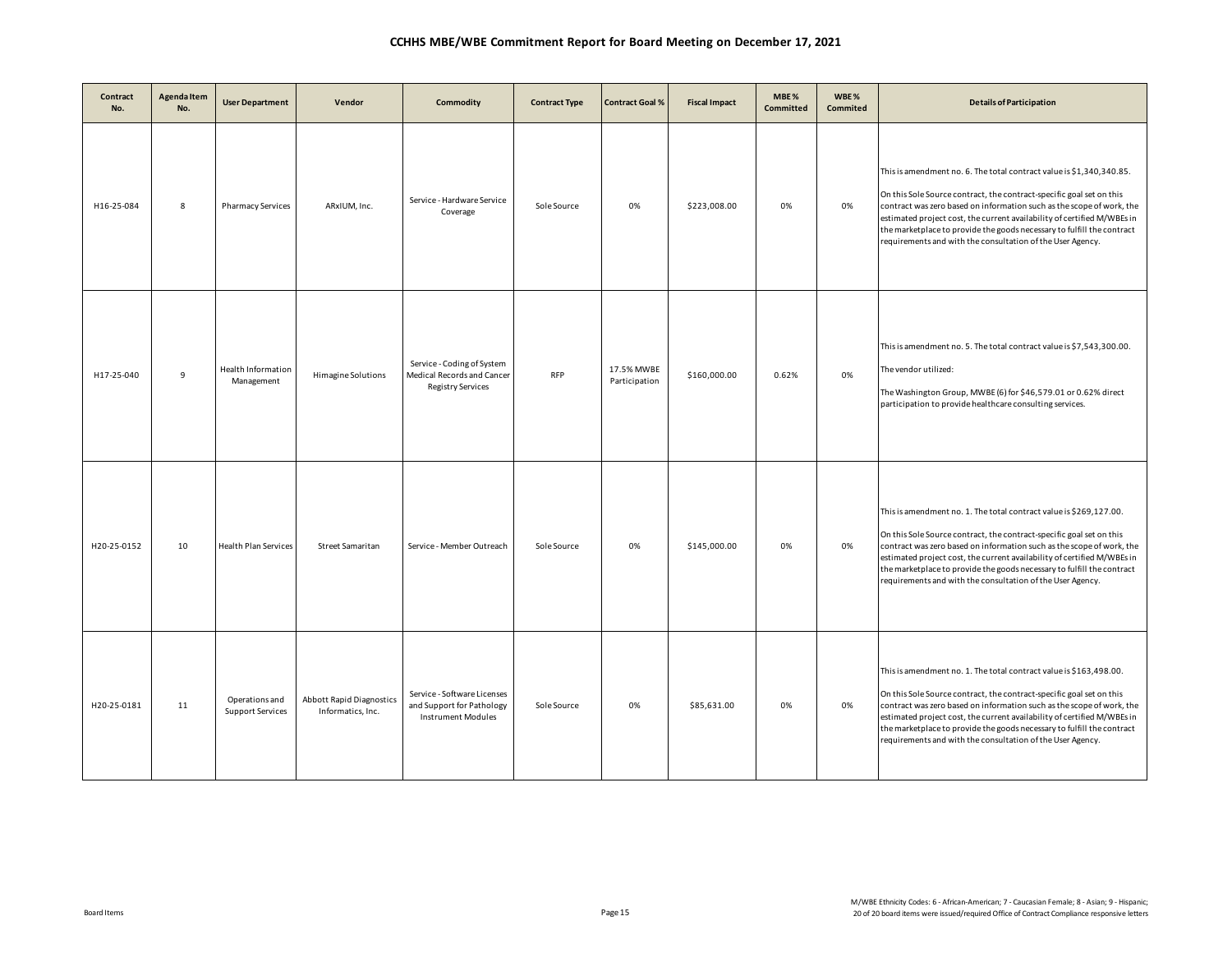| Contract<br>No. | Agenda Item<br>No. | <b>User Department</b>                        | Vendor                                                                   | Commodity                                                             | <b>Contract Type</b> | <b>Contract Goal %</b>                  | <b>Fiscal Impact</b> | MBE%<br>Committed | WBE%<br>Commited | <b>Details of Participation</b>                                                                                                                                                                                                                                                                                                                                                                                                                                                                                      |
|-----------------|--------------------|-----------------------------------------------|--------------------------------------------------------------------------|-----------------------------------------------------------------------|----------------------|-----------------------------------------|----------------------|-------------------|------------------|----------------------------------------------------------------------------------------------------------------------------------------------------------------------------------------------------------------------------------------------------------------------------------------------------------------------------------------------------------------------------------------------------------------------------------------------------------------------------------------------------------------------|
| H22-76-003      | 12                 | Ambulatory and<br>Community Health<br>Network | CDW Government, LLC                                                      | Product - ACHN Computer<br>Equipment for Telehealth<br>Infrastructure | GPO                  | 0%                                      | \$1,512,517.43       | 0%                | 0%               | The contract-specific goal set on this contract was zero based on<br>information such as the scope of work, the estimated project cost, the<br>current availability of certified M/WBEs in the marketplace to provide<br>the goods necessary to fulfill the contract requirements and with the<br>consultation of the User Agency.                                                                                                                                                                                   |
| H22-76-002      | 13                 | Provident and<br><b>Stroger Hospitals</b>     | <b>Telerent Leasing</b><br>Corporation dba<br><b>TeleHealth Services</b> | Product - Internet Protocol<br>Television Interactive System          | GPO                  | 25% MBE and<br>10% WBE<br>Participation | \$1,013,181.80       | 4.15%             | 0%               | Partial MWBE waiver is granted due to the specifications and necessary<br>requirements for performing the contract make it impossible or<br>economically infeasible to divide the contract to enable the contractor<br>to further utilize MBEs and/or WBEs in accordance with the applicable<br>participation.<br>The vendor has committed to utilizing:<br>Chicago Voice and Data Authority Corp. MWBE (9) fo \$42,000.00 or<br>4.15% direct participation to provide television installation services.             |
| H22-25-006      | 14                 | <b>Pharmacy Services</b>                      | Parata Systems, LLC                                                      | Service - Hardware Service<br>Coverage and Supplies                   | Sole Source          | 0%                                      | \$538,684.00         | 0%                | 0%               | On this Sole Source contract, the contract-specific goal set on this<br>contract was zero based on information such as the scope of work, the<br>estimated project cost, the current availability of certified M/WBEs in<br>the marketplace to provide the goods necessary to fulfill the contract<br>requirements and with the consultation of the User Agency.                                                                                                                                                     |
| H21-25-207      | 15                 | Finance                                       | Health Management<br>Associates, Inc. (HMA)                              | Service - Preperation of the<br>Medicare/Medicaid Cost<br>Reports     | <b>RFP</b>           | 35% MWBE<br>Participation               | \$402,300.00         | 15.19%            | 0%               | Partial MWBE waiver is granted due to the specifications and necessary<br>requirements for performing the contract make it impossible or<br>economically infeasible to divide the contract to enable the contractor<br>to further utilize MBEs and/or WBEs in accordance with the applicable<br>participation.<br>The vendor has committed to utilizing:<br>Sierra Financial Group, Ltd. dba Sierra Forensic Group, MWBE (9) fo<br>\$61,100.00 or 15.19% direct participation to provide cost report<br>preparation. |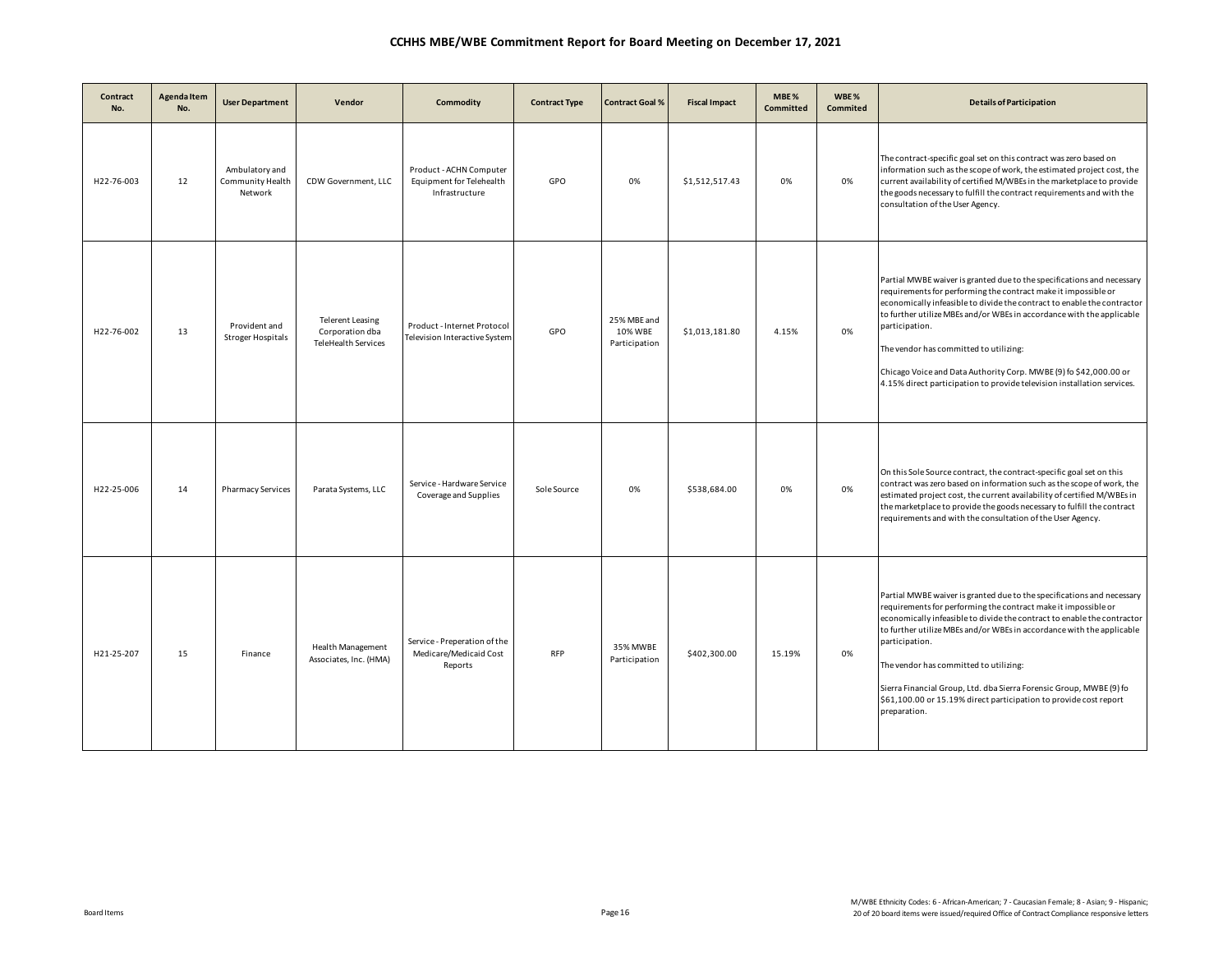| Contract<br>No. | <b>Agenda Item</b><br>No. | <b>User Department</b>                        | Vendor                                                    | Commodity                                                                                                                                  | <b>Contract Type</b>       | <b>Contract Goal %</b>    | <b>Fiscal Impact</b> | MBE%<br><b>Committed</b> | WBE %<br>Commited | <b>Details of Participation</b>                                                                                                                                                                                                                                                                                                                                  |
|-----------------|---------------------------|-----------------------------------------------|-----------------------------------------------------------|--------------------------------------------------------------------------------------------------------------------------------------------|----------------------------|---------------------------|----------------------|--------------------------|-------------------|------------------------------------------------------------------------------------------------------------------------------------------------------------------------------------------------------------------------------------------------------------------------------------------------------------------------------------------------------------------|
| H21-25-213      | 16                        | Cook County<br>Department of<br>Public Health | Hektoen Institute                                         | Service - Provide Staffing<br>with Specialized Expertise to<br>Support CCH with the Care<br><b>Information Management</b><br>System (CMIS) | Subgrantee<br>Grant Funded | 0%                        | \$309,964.41         | 0%                       | 0%                | The contract-specific goal set on this contract was zero based on<br>information such as the scope of work, the estimated project cost, the<br>current availability of certified M/WBEs in the marketplace to provide<br>the goods necessary to fulfill the contract requirements and with the<br>consultation of the User Agency.                               |
| H22-25-004      | 17                        | <b>Health Plan Services</b>                   | Press Ganey Associates, LLC<br>dba Press Associates, Inc. | Service - Healthcare<br>Measurement and Analytics<br>Platform                                                                              | <b>RFP</b>                 | 35% MWBE<br>Participation | \$273,640.00         | 0%                       | 0%                | Full MWBE waiver is granted due to the specifications and necessary<br>requirements for performing the contract make it impossible or<br>economically infeasible to divide the contract to enable the contractor<br>to utilize MBEs and/or WBEs in accordance with the applicable<br>participation.                                                              |
| H22-25-008      | 18                        | Operations and<br>Development                 | Inova Diagnostics, Inc.                                   | Product - Instrument Rental,<br>Reagents and Consumables<br>for Immunology Testing                                                         | Sole Source                | 0%                        | \$225,600.00         | 0%                       | 0%                | On this Sole Source contract, the contract-specific goal set on this<br>contract was zero based on information such as the scope of work, the<br>estimated project cost, the current availability of certified M/WBEs in<br>the marketplace to provide the goods necessary to fulfill the contract<br>requirements and with the consultation of the User Agency. |
| H22-25-001      | 19                        | <b>Decision Support</b>                       | WorkBoard, Inc.                                           | Service - Software<br>(Objectives and Key Results)                                                                                         | Sole Source                | 0%                        | \$197,500.00         | 0%                       | 0%                | On this Sole Source contract, the contract-specific goal set on this<br>contract was zero based on information such as the scope of work, the<br>estimated project cost, the current availability of certified M/WBEs in<br>the marketplace to provide the goods necessary to fulfill the contract<br>requirements and with the consultation of the User Agency. |
| H22-25-007      | 20                        | Complex Care<br>Coordination                  | Legal Aid Chicago                                         | Service - Legal Services to<br>Remedy Health Harming<br>Needs                                                                              | Sole Source                | 0%                        | \$175,000.00         | 0%                       | 0%                | On this Sole Source contract, the contract-specific goal set on this<br>contract was zero based on information such as the scope of work, the<br>estimated project cost, the current availability of certified M/WBEs in<br>the marketplace to provide the goods necessary to fulfill the contract<br>requirements and with the consultation of the User Agency. |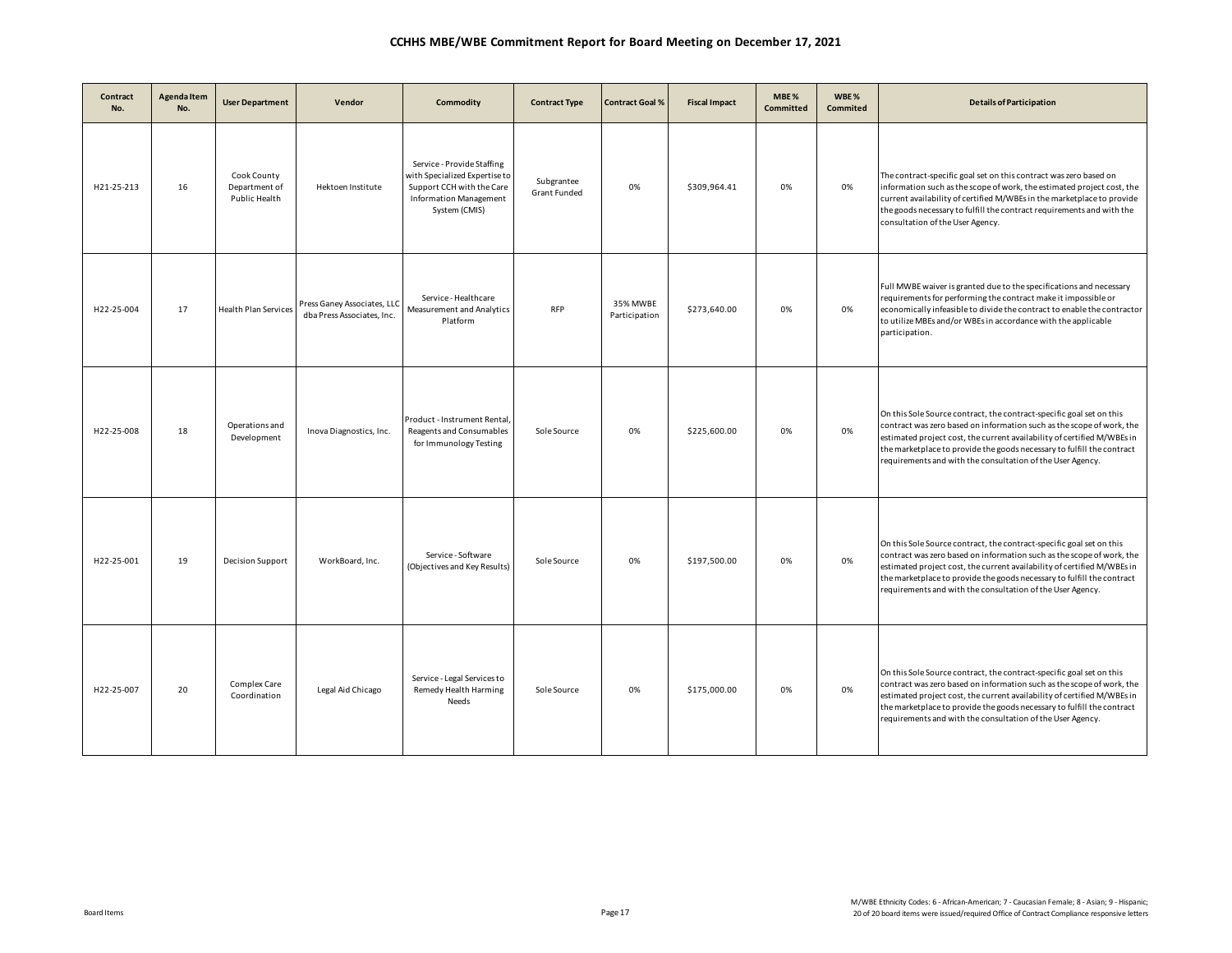| Contract<br>No. | <b>Agenda Item</b><br>No. | <b>User Department</b>                        | Vendor                             | Commodity                                                                                                          | <b>Contract Type</b>       | <b>Contract Goal %</b>    | <b>Fiscal Impact</b> | MBE%<br>Committed | WBE%<br>Commited | <b>Details of Participation</b>                                                                                                                                                                                                                                                                                                                                                                          |
|-----------------|---------------------------|-----------------------------------------------|------------------------------------|--------------------------------------------------------------------------------------------------------------------|----------------------------|---------------------------|----------------------|-------------------|------------------|----------------------------------------------------------------------------------------------------------------------------------------------------------------------------------------------------------------------------------------------------------------------------------------------------------------------------------------------------------------------------------------------------------|
| H21-25-093      | $\mathbf{1}$              | Cook County<br>Department of<br>Public Health | Integrated Solutions<br>Consulting | Service - Provide Planning,<br>Operations- and Technical<br>Support Related to COVID-<br>19 Vaccine Administration | Subgrantee<br>Grant Funded | 0%                        | \$203,700.00         | 0%                | 0%               | This is amendment no. 3. The total contract value is \$757,933.40.<br>The contract-specific goal set on this contract was zero based on<br>information such as the scope of work, the estimated project cost, the<br>current availability of certified M/WBEs in the marketplace to provide<br>the goods necessary to fulfill the contract requirements and with the<br>consultation of the User Agency. |
| H18-25-008      | $\overline{2}$            | Department of<br>Public Health                | Maxim Healthcare Services,<br>Inc. | Service - Temporary Staffing                                                                                       | <b>RFP</b>                 | 35% MWBE<br>Participation | \$2,776,880.00       | 35%               | 0%               | This is amendment no. 11. The total contract value is \$53,958,307.00.<br>The vendor committed to utilizing:<br>Professional Dynamic Network, Inc. MWBE (6) for 35% direct<br>participation to provide staffing services.                                                                                                                                                                                |
| H17-25-114      | 3                         | Nursing                                       | Cross Country Healthcare           | Service - Various Temporary<br>Staffing                                                                            | <b>RFP</b>                 | 35% MWBE<br>Participation | \$28,335,010.37      | 35%               | 0%               | This is amendment no. 13. The total contract value is \$57,939,344.48.<br>The vendor committed to utilizing:<br>Orbit Solutions, Inc. MWBE (8) for 35% direct participation to provide<br>temporary staffing.                                                                                                                                                                                            |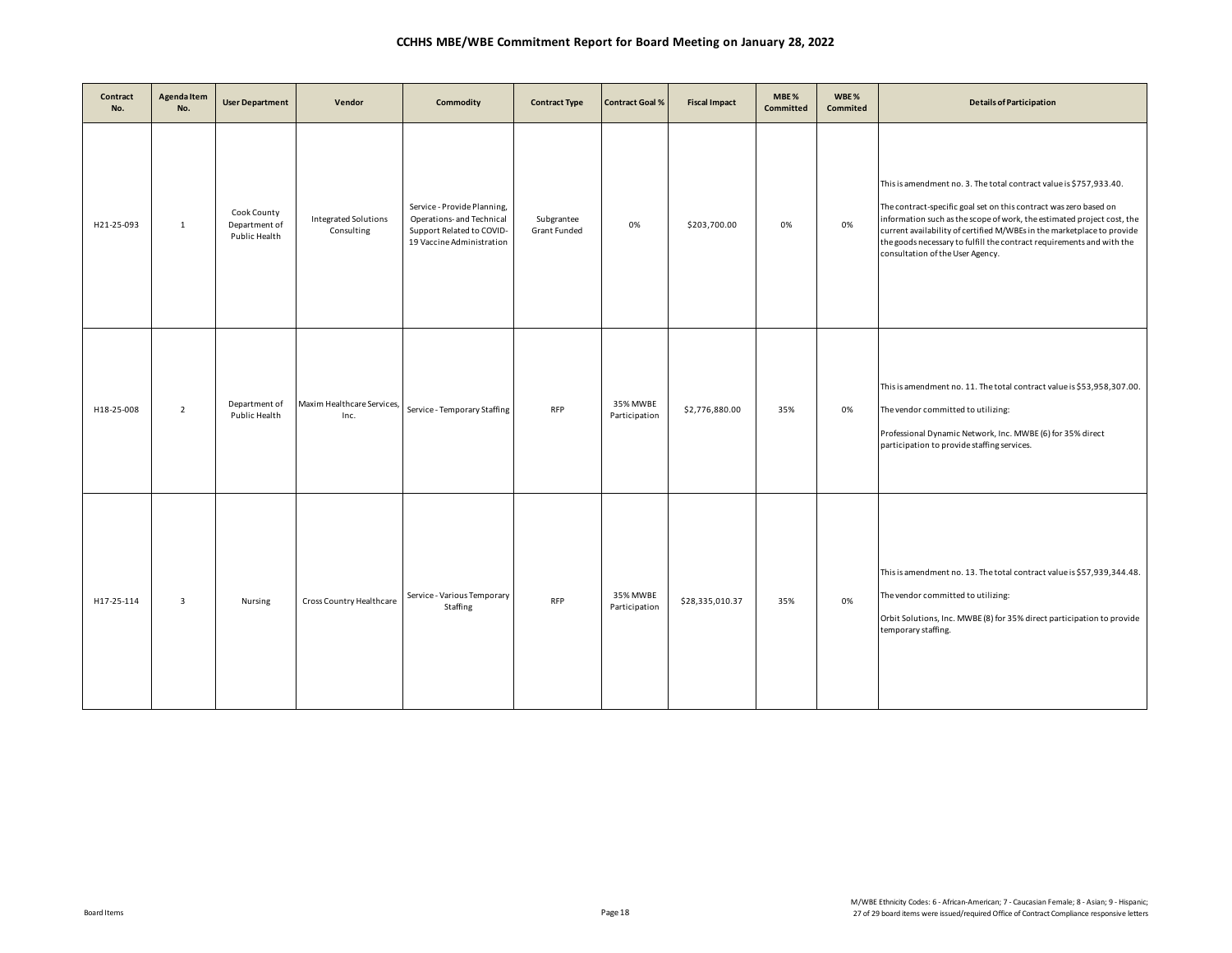| Contract<br>No. | Agenda Item<br>No. | <b>User Department</b>   | Vendor                     | Commodity                                                                    | <b>Contract Type</b> | <b>Contract Goal %</b>                          | <b>Fiscal Impact</b> | MBE%<br><b>Committed</b> | WBE%<br><b>Commited</b> | <b>Details of Participation</b>                                                                                                                                                                                                                                                                                                                                                                                                                                                                                                                                                                                                                                                                                                                             |
|-----------------|--------------------|--------------------------|----------------------------|------------------------------------------------------------------------------|----------------------|-------------------------------------------------|----------------------|--------------------------|-------------------------|-------------------------------------------------------------------------------------------------------------------------------------------------------------------------------------------------------------------------------------------------------------------------------------------------------------------------------------------------------------------------------------------------------------------------------------------------------------------------------------------------------------------------------------------------------------------------------------------------------------------------------------------------------------------------------------------------------------------------------------------------------------|
| H18-25-058      | $\overline{4}$     | Revenue Cycle            | Salud Revenue Partners     | Service - Accounts<br>Receivable Services                                    | <b>RFP</b>           | 35% MWBE<br>Participation                       | \$1,620,755.00       | 35%                      | 0%                      | This is amendment no. 4. The total contract value is \$22,020,755.00.<br>The vendor committed to utilizing:<br>MBOS, Inc. (Medical Business Office Services, Inc.) MBE (8) for 35%<br>direct participation to provide accounts receivable services.                                                                                                                                                                                                                                                                                                                                                                                                                                                                                                         |
| H19-25-002      | 5                  | Ophthamology             | Alcon Vision, LLC          | Product - Opthalmology<br>Supplies, Equipment, and<br><b>Related Support</b> | <b>RFP</b>           | 0%                                              | \$1,000,000.00       | 0%                       | 0%                      | This is amendment no. 1. The total contract value is \$2,960,290.00.<br>The contract-specific goal set on this contract was zero based on<br>information such as the scope of work, the estimated project cost, the<br>current availability of certified M/WBEs in the marketplace to provide<br>the goods necessary to fulfill the contract requirements and with the<br>consultation of the User Agency.                                                                                                                                                                                                                                                                                                                                                  |
| H17-25-100      | 6                  | <b>Behavioral Health</b> | Habilitative Systems, Inc. | Service - Community Triage<br>and Wellness Center (CTC)                      | Sole Source          | 12.5% MBE and<br><b>5% WBE</b><br>Participation | \$800,000.00         | 10.43%                   | 7.97%                   | This is amendment no. 3. The total contract value is \$5,350,000.00.<br>Partial MBE waiver is granted due to the specifications and necessary<br>requirements for performing the contract make it impossible or<br>economically infeasible to divide the contract to enable the contractor<br>to further utilize MBEs and/or WBEs in accordance with the applicable<br>participation.<br>The vendor committed to utilizing:<br>Riteway Huggins Construction Services, Inc, MBE (6) for \$558,039.92 or<br>10.43% direct participation for the interior build-out of the center.<br>Star Detective and Security Agency, Inc., MWBE(6) for \$426,608.27 or<br>7.97% direct participation for security services.<br>For a total of 18.40% direct participation |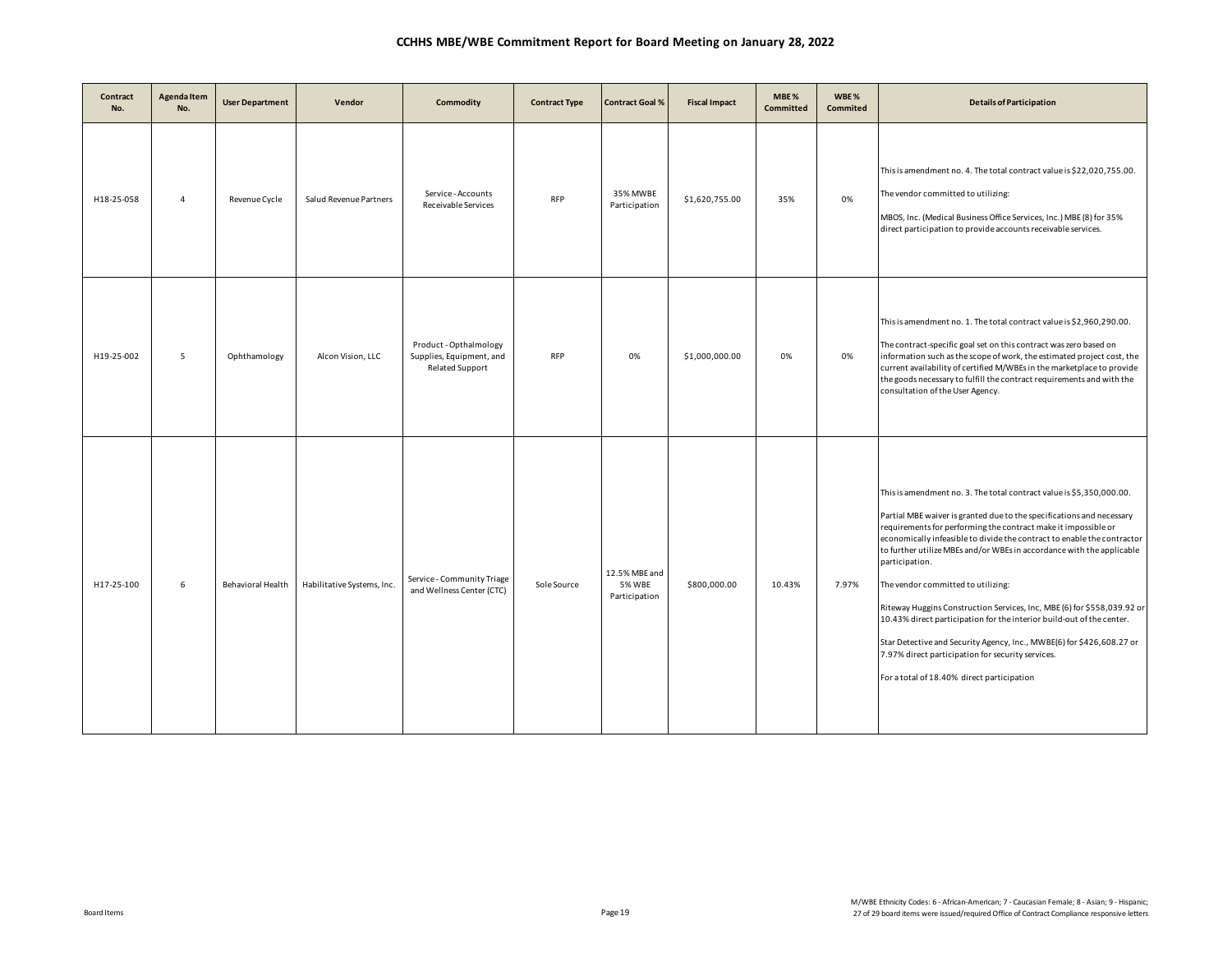| Contract<br>No. | Agenda Item<br>No. | <b>User Department</b>        | Vendor                                                                      | Commodity                                                                    | <b>Contract Type</b> | <b>Contract Goal %</b> | <b>Fiscal Impact</b> | MBE%<br>Committed | WBE%<br>Commited | <b>Details of Participation</b>                                                                                                                                                                                                                                                                                                                                                                                                          |
|-----------------|--------------------|-------------------------------|-----------------------------------------------------------------------------|------------------------------------------------------------------------------|----------------------|------------------------|----------------------|-------------------|------------------|------------------------------------------------------------------------------------------------------------------------------------------------------------------------------------------------------------------------------------------------------------------------------------------------------------------------------------------------------------------------------------------------------------------------------------------|
| H18-25-124      | $\overline{7}$     |                               | Human Resources<br>Behavioral Health   Development Institute, Inc<br>(HRDI) | Service - Community Triage<br>and Wellness Center (CTC)                      | Sole Source          | 0%                     | \$800,000.00         | 0%                | 0%               | This is amendment no. 3. The total contract value is \$4,980,000.00.<br>On this Sole Source contract, the contract-specific goal set on this contract was<br>zero based on information such as the scope of work, the estimated project cost,<br>the current availability of certified M/WBEs in the marketplace to provide the<br>goods necessary to fulfill the contract requirements and with the consultation of<br>the User Agency. |
| H19-25-003      | 8                  | Ophthamology                  | Bausch + Lomb                                                               | Product - Opthalmology<br>Supplies, Equipment, and<br><b>Related Support</b> | <b>RFP</b>           | 0%                     | \$750,000.00         | 0%                | 0%               | This is amendment no. 1. The total contract value is \$1,996,425.00.<br>The contract-specific goal set on this contract was zero based on<br>information such as the scope of work, the estimated project cost, the<br>current availability of certified M/WBEs in the marketplace to provide<br>the goods necessary to fulfill the contract requirements and with the<br>consultation of the User Agency.                               |
| H21-25-0095     | 9                  | Nursing                       | HealthLinx, Inc.                                                            | Service - Temporary Nursing<br>Leadership Services                           | Sole Source          | 0%                     | \$248,530.00         | 0%                | 0%               | This is amendment no. 3. The total contract value is \$533,650.00.<br>On this Sole Source contract, the contract-specific goal set on this<br>contract was zero based on information such as the scope of work, the<br>estimated project cost, the current availability of certified M/WBEs in<br>the marketplace to provide the goods necessary to fulfill the contract<br>requirements and with the consultation of the User Agency.   |
| H16-25-129      | 10                 | Health Information<br>Systems | Atos Digital Health<br>Solutions, Inc.                                      | Service - PromisePoint<br>Support and Maintenance<br>Services                | Sole Source          | 0%                     | \$111,252.00         | 0%                | 0%               | This is amendment no. 3. The total contract value is \$1,008,970.00.<br>On this Sole Source contract, the contract-specific goal set on this<br>contract was zero based on information such as the scope of work, the<br>estimated project cost, the current availability of certified M/WBEs in<br>the marketplace to provide the goods necessary to fulfill the contract<br>requirements and with the consultation of the User Agency. |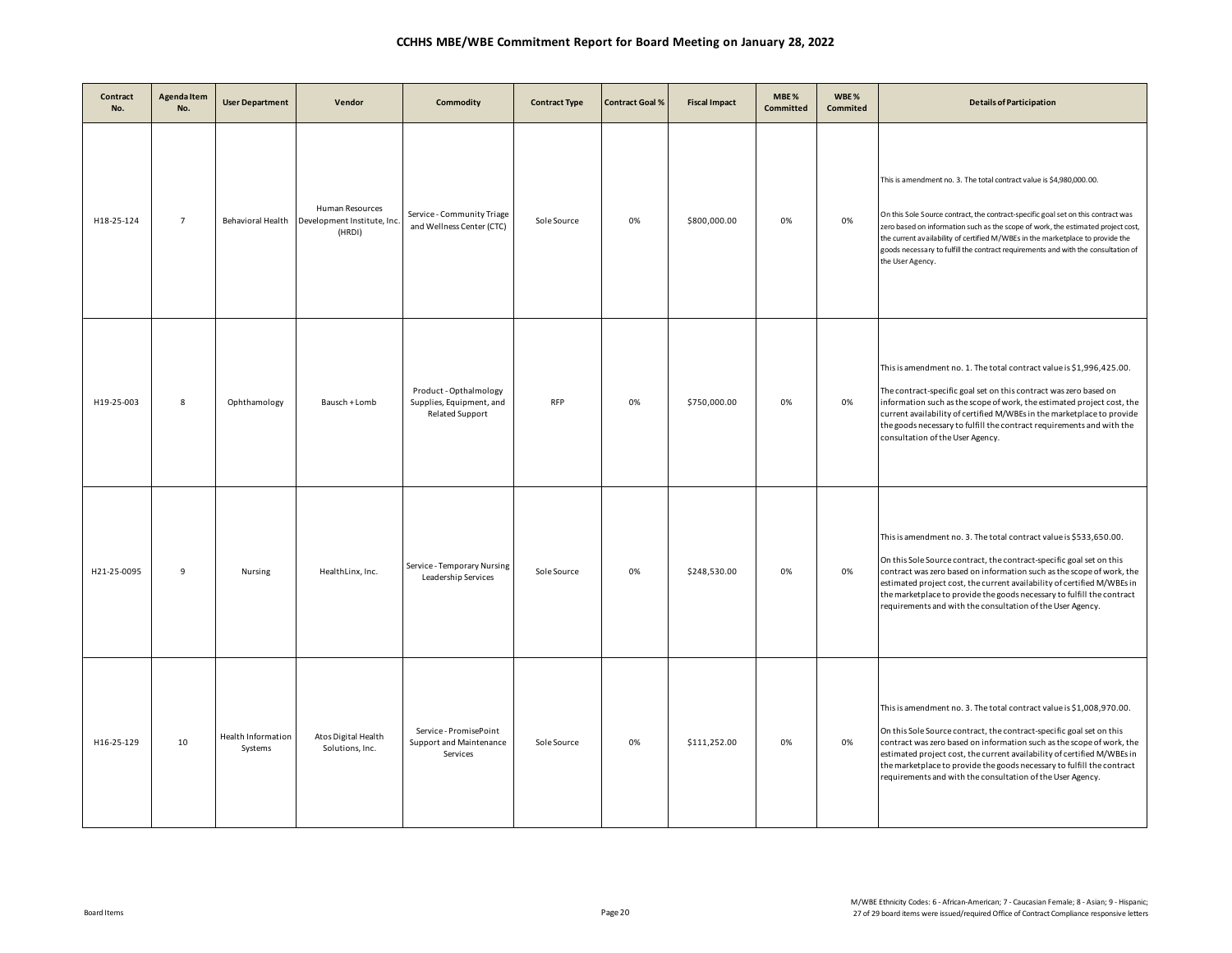| Contract<br>No. | <b>Agenda Item</b><br>No. | <b>User Department</b>                                | Vendor                                                                           | Commodity                                                                         | <b>Contract Type</b>              | <b>Contract Goal %</b>    | <b>Fiscal Impact</b> | MBE%<br>Committed | WBE%<br>Commited | <b>Details of Participation</b>                                                                                                                                                                                                                                                                                                                                                                            |
|-----------------|---------------------------|-------------------------------------------------------|----------------------------------------------------------------------------------|-----------------------------------------------------------------------------------|-----------------------------------|---------------------------|----------------------|-------------------|------------------|------------------------------------------------------------------------------------------------------------------------------------------------------------------------------------------------------------------------------------------------------------------------------------------------------------------------------------------------------------------------------------------------------------|
| H21-25-146      | 11                        | Nursing                                               | Favorite Healthcare Staffing                                                     | Service - Agency Staffing and<br>Nurse Registry                                   | Comparable<br>Government Purchase | 35% MWBE<br>Participation | \$5,341,200.00       | 0%                | 0%               | This is amendment no. 1. The total contract value is \$6,226,400.00.<br>Full MWBE waiver is granted due to the specifications and necessary<br>requirements for performing the contract make it impossible or<br>economically infeasible to divide the contract to enable the contractor<br>to utilize MBEs and/or WBEs in accordance with the applicable<br>participation.                                |
| H21-25-180      | 12                        | Microbiology and<br>Molecular Biology<br>Laboratories | Abbott Laboratories, Inc.                                                        | Product - Rental Reagent<br>Agreement for PCR<br><b>Instrument Systems</b>        | GPO                               | 0%                        | \$4,435,352.88       | 0%                | 0%               | This is amendment no. 1. The total contract value is \$8,129,673.36.<br>The contract-specific goal set on this contract was zero based on<br>information such as the scope of work, the estimated project cost, the<br>current availability of certified M/WBEs in the marketplace to provide<br>the goods necessary to fulfill the contract requirements and with the<br>consultation of the User Agency. |
| H22-25-021      | 14                        | Cook County<br>Department of<br>Public Health         | Arcos Environmental<br>Services, Inc.                                            | Service - Lead Abatement<br>Services for Housing Units in<br>Suburban Cook County | <b>RFP</b>                        | 35% MWBE<br>Participation | \$1,032,500.00       | 100%              | 0%               | The prime vendor, Arcos Environmental Services, Inc., is a certified City<br>of Chicago MBE(9) and will perform 100% of the contract to provide<br>lead abatement services for housing units In suburban Cook County.                                                                                                                                                                                      |
| H22-25-020      | 15                        | Cook County<br>Department of<br>Public Health         | A & B Environmental<br>Construction                                              | Service - Lead Abatement<br>Services for Housing Units in<br>Suburban Cook County | <b>RFP</b>                        | 35% MWBE<br>Participation | \$1,032,500.00       | 35%               | 0%               | The vendor has committed to utilizing:<br>Accurate Environmental Solutions, Inc., MBE (6) for 35% direct<br>participation to provide lead abatement services.                                                                                                                                                                                                                                              |
| H22-25-040      | 16                        | Obstetrics and<br>Gynecology                          | Northwestern Medical<br>Faculty Foundation, dba<br>Northwestern Medical<br>Group | Service - Urogynecology<br>Services                                               | Sole Source                       | 0%                        | \$300,000.00         | 0%                | 0%               | On this Sole Source contract, the contract-specific goal set on this<br>contract was zero based on information such as the scope of work, the<br>estimated project cost, the current availability of certified M/WBEs in<br>the marketplace to provide the goods necessary to fulfill the contract<br>requirements and with the consultation of the User Agency.                                           |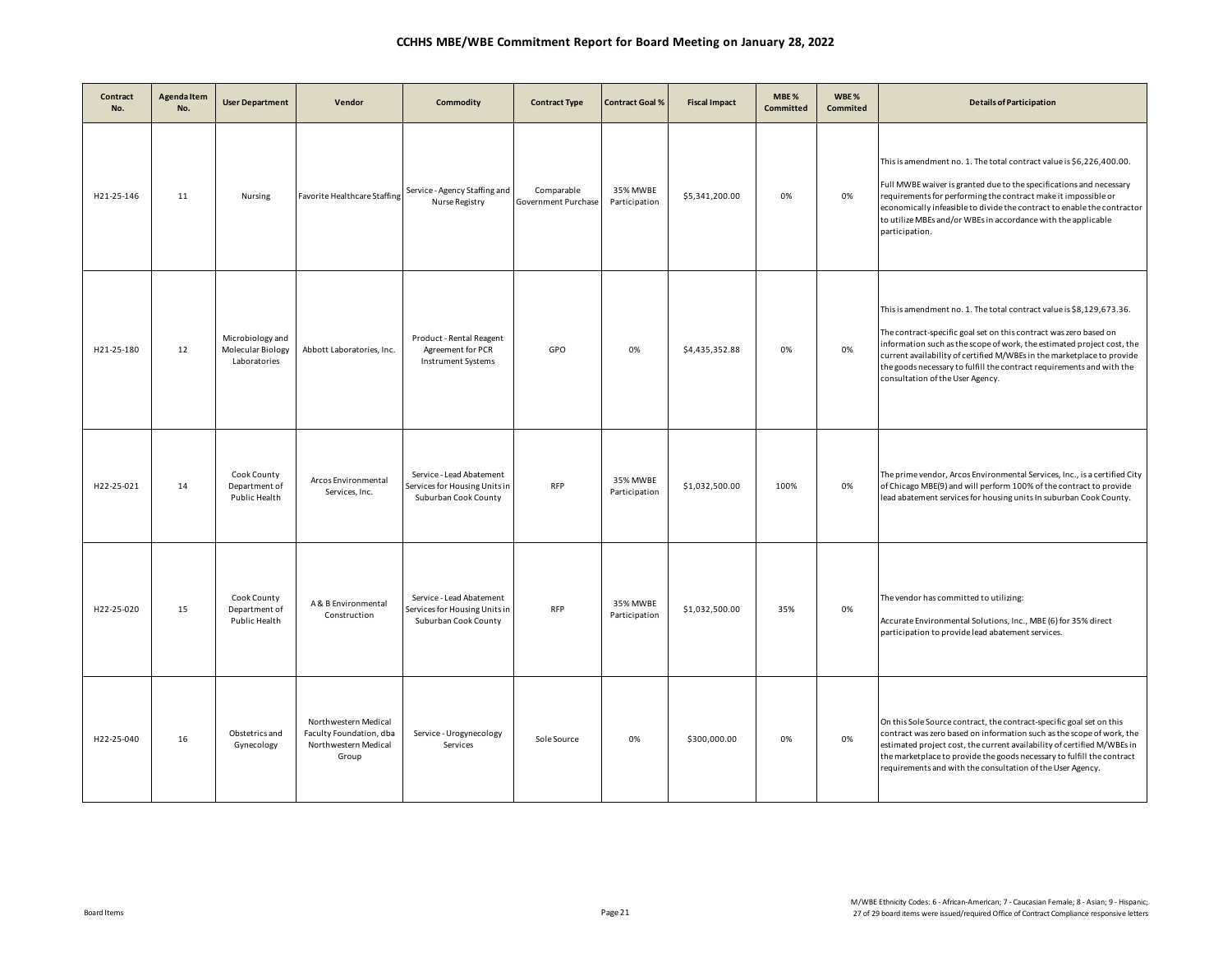| Contract<br>No. | <b>Agenda Item</b><br>No. | <b>User Department</b>        | Vendor                    | Commodity                                                              | <b>Contract Type</b>                | <b>Contract Goal %</b> | <b>Fiscal Impact</b> | MBE%<br>Committed | WBE%<br>Commited | <b>Details of Participation</b>                                                                                                                                                                                                                                                                                                                                  |
|-----------------|---------------------------|-------------------------------|---------------------------|------------------------------------------------------------------------|-------------------------------------|------------------------|----------------------|-------------------|------------------|------------------------------------------------------------------------------------------------------------------------------------------------------------------------------------------------------------------------------------------------------------------------------------------------------------------------------------------------------------------|
| H22-25-036      | 17                        | <b>Pharmacy Services</b>      | Q-Matic Corporation       | Service - Support and<br>Maintenance, Orchestra 6<br>Software Platform | Sole Source                         | 0%                     | \$280,000.00         | 0%                | 0%               | On this Sole Source contract, the contract-specific goal set on this<br>contract was zero based on information such as the scope of work, the<br>estimated project cost, the current availability of certified M/WBEs in<br>the marketplace to provide the goods necessary to fulfill the contract<br>requirements and with the consultation of the User Agency. |
| H22-76-018      | 18                        | Provident Hospital            | Olympus America, Inc.     | Product - Portable ICU<br><b>Endoscopy Equipment</b>                   | GPO                                 | 0%                     | \$253,818.55         | 0%                | 0%               | The contract-specific goal set on this contract was zero based on<br>information such as the scope of work, the estimated project cost, the<br>current availability of certified M/WBEs in the marketplace to provide<br>the goods necessary to fulfill the contract requirements and with the<br>consultation of the User Agency.                               |
| H22-76-038      | 19                        | Health Information<br>Systems | <b>CDW Government LLC</b> | Product - Smart Tablets and<br><b>Back Covers</b>                      | GPO                                 | 0%                     | \$227,110.00         | 0%                | 0%               | The contract-specific goal set on this contract was zero based on<br>information such as the scope of work, the estimated project cost, the<br>current availability of certified M/WBEs in the marketplace to provide<br>the goods necessary to fulfill the contract requirements and with the<br>consultation of the User Agency.                               |
| H22-25-029      | 20                        | <b>Addiction Medicine</b>     | WestCare Illinois, Inc.   | Service - Provide Recovery<br>Support and/or Case<br>Management        | Sole Source-<br><b>Grant Funded</b> | 0%                     | \$215,000.00         | 0%                | 0%               | On this Sole Source contract, the contract-specific goal set on this<br>contract was zero based on information such as the scope of work, the<br>estimated project cost, the current availability of certified M/WBEs in<br>the marketplace to provide the goods necessary to fulfill the contract<br>requirements and with the consultation of the User Agency. |
| H22-76-015      | 21                        | Provident Hospital            | Philips Healthcare        | Product - Ventilators                                                  | GPO                                 | 0%                     | \$212,925.72         | 0%                | 0%               | The contract-specific goal set on this contract was zero based on<br>information such as the scope of work, the estimated project cost, the<br>current availability of certified M/WBEs in the marketplace to provide<br>the goods necessary to fulfill the contract requirements and with the<br>consultation of the User Agency.                               |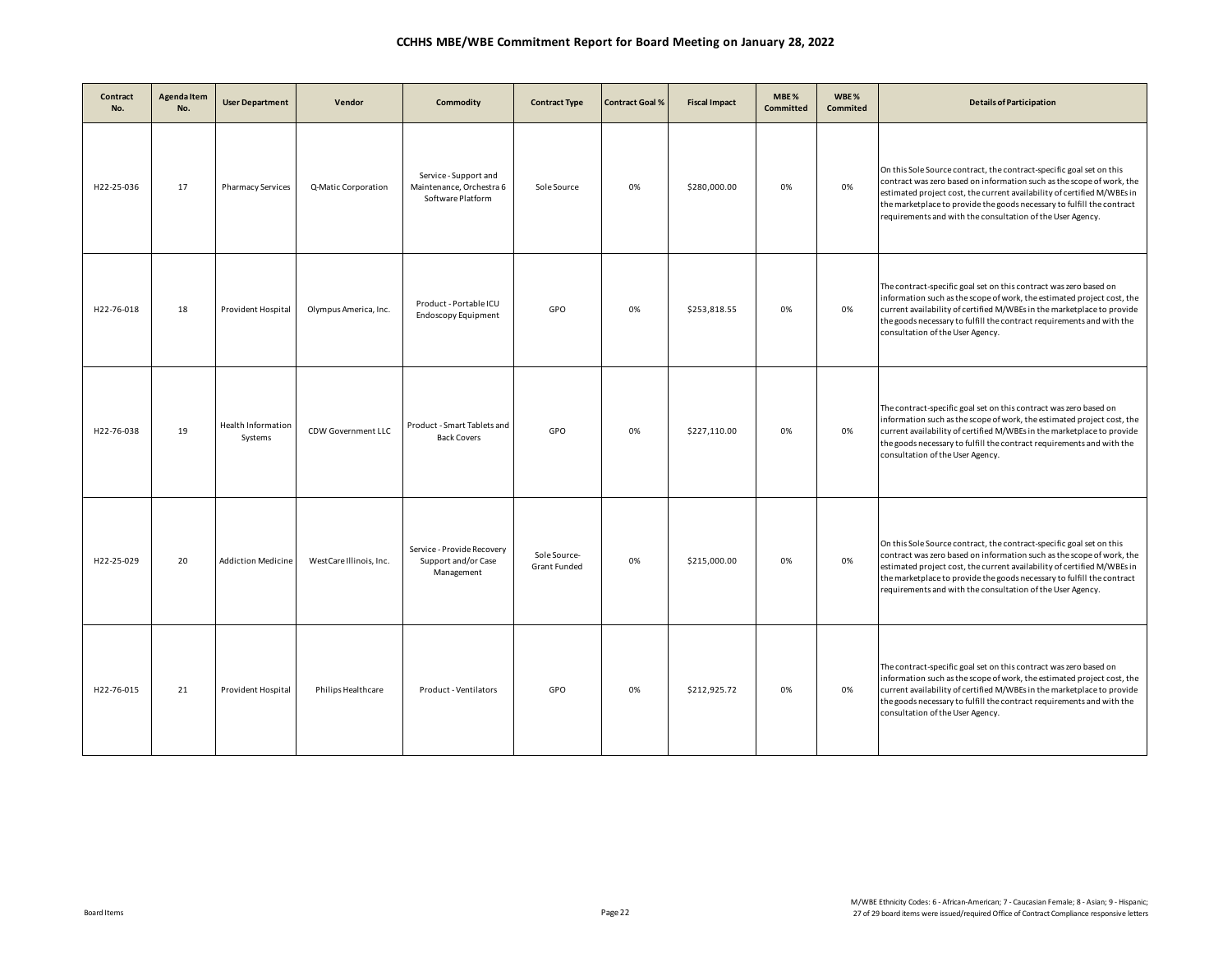| Contract<br>No. | Agenda Item<br>No. | <b>User Department</b>                        | Vendor                            | Commodity                                                                                                                                  | <b>Contract Type</b>              | <b>Contract Goal %</b> | <b>Fiscal Impact</b> | MBE%<br>Committed | WBE%<br>Commited | <b>Details of Participation</b>                                                                                                                                                                                                                                                                                                    |
|-----------------|--------------------|-----------------------------------------------|-----------------------------------|--------------------------------------------------------------------------------------------------------------------------------------------|-----------------------------------|------------------------|----------------------|-------------------|------------------|------------------------------------------------------------------------------------------------------------------------------------------------------------------------------------------------------------------------------------------------------------------------------------------------------------------------------------|
| H22-25-026      | 22                 | Cook County<br>Department of<br>Public Health | <b>BEDS Plus</b>                  | Service - Provide Housing<br>Interventions to Individuals<br>and Households<br><b>Experiencing Homelessness</b><br>and Housing Instability | Subgrantee<br>Grant Funded        | 0%                     | \$201,678.00         | 0%                | 0%               | The contract-specific goal set on this contract was zero based on<br>information such as the scope of work, the estimated project cost, the<br>current availability of certified M/WBEs in the marketplace to provide<br>the goods necessary to fulfill the contract requirements and with the<br>consultation of the User Agency. |
| H22-76-016      | 23                 | Pulmonary<br>Medicine                         | Medtronic, Inc.                   | Product - Ventilators                                                                                                                      | GPO                               | 0%                     | \$199,500.00         | 0%                | 0%               | The contract-specific goal set on this contract was zero based on<br>information such as the scope of work, the estimated project cost, the<br>current availability of certified M/WBEs in the marketplace to provide<br>the goods necessary to fulfill the contract requirements and with the<br>consultation of the User Agency. |
| H22-76-017      | 24                 | Provident Hospital                            | Outset Medical, Inc.              | Product - Tablo<br>Hemodialysis System                                                                                                     | Value Analysis                    | 0%                     | \$176,400.00         | 0%                | 0%               | The contract-specific goal set on this contract was zero based on<br>information such as the scope of work, the estimated project cost, the<br>current availability of certified M/WBEs in the marketplace to provide<br>the goods necessary to fulfill the contract requirements and with the<br>consultation of the User Agency. |
| H22-25-025      | 25                 | Cook County<br>Department of<br>Public Health | Respiratory Health<br>Association | Service - Provide Technical<br>Assistance to Advance<br>Tobacco Prevention and<br>Control Programming in<br>Suburban Cook County           | Subgrantee<br>Grant Funded        | 0%                     | \$163,350.00         | 0%                | 0%               | The contract-specific goal set on this contract was zero based on<br>information such as the scope of work, the estimated project cost, the<br>current availability of certified M/WBEs in the marketplace to provide<br>the goods necessary to fulfill the contract requirements and with the<br>consultation of the User Agency. |
| H22-25-027      | 26                 | Cook County<br>Department of<br>Public Health | Connections for the<br>Homeless   | Service - Provide Housing<br>Interventions to Individuals<br>and Households<br><b>Experiencing Homelessness</b><br>and Housing Instability | Subgrantee<br><b>Grant Funded</b> | 0%                     | \$151,393.00         | 0%                | 0%               | The contract-specific goal set on this contract was zero based on<br>information such as the scope of work, the estimated project cost, the<br>current availability of certified M/WBEs in the marketplace to provide<br>the goods necessary to fulfill the contract requirements and with the<br>consultation of the User Agency. |
| H22-25-028      | 27                 | Cook County<br>Department of<br>Public Health | Housing Forward                   | Service - Provide Housing<br>Interventions to Individuals<br>and Households<br><b>Experiencing Homelessness</b><br>and Housing Instability | Subgrantee<br>Grant Funded        | 0%                     | \$151,211.00         | 0%                | 0%               | The contract-specific goal set on this contract was zero based on<br>information such as the scope of work, the estimated project cost, the<br>current availability of certified M/WBEs in the marketplace to provide<br>the goods necessary to fulfill the contract requirements and with the<br>consultation of the User Agency. |